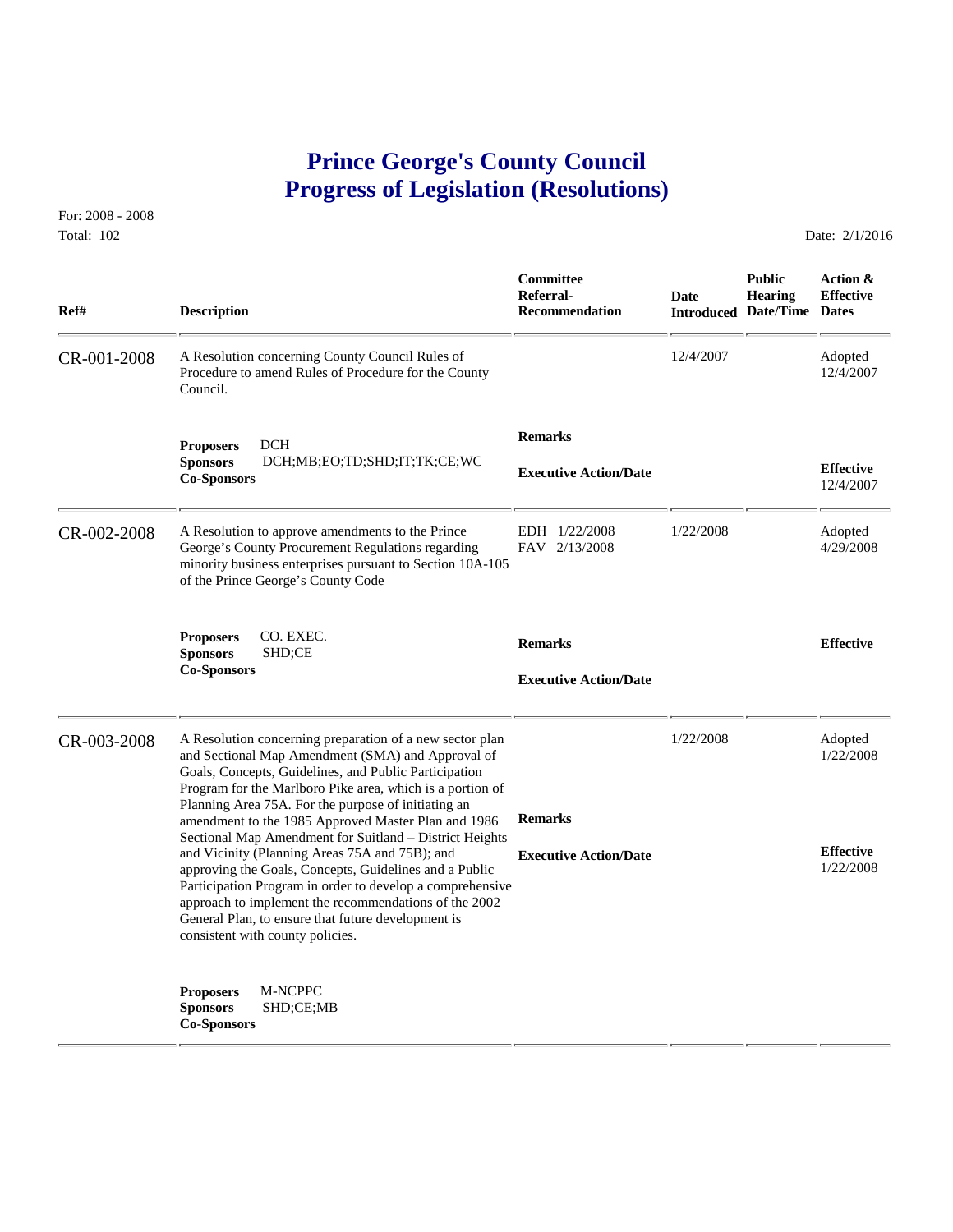| For: 2008-2008<br><b>Total: 102</b> |                                                           | <b>Prince George's County Council</b><br><b>Progress of Legislation (Resolutions)</b>                                                                                                                                                                                                                    |                                                                       |                                |                                                                       | Page 2 of 23<br>Date: 2/1/2016                                       |
|-------------------------------------|-----------------------------------------------------------|----------------------------------------------------------------------------------------------------------------------------------------------------------------------------------------------------------------------------------------------------------------------------------------------------------|-----------------------------------------------------------------------|--------------------------------|-----------------------------------------------------------------------|----------------------------------------------------------------------|
| Ref#<br>CR-004-2008                 | <b>Description</b>                                        | A Resolution concerning the 2001 Water and Sewer Plan<br>(December 2007 Cycle of Amendments) for the purpose of THE 2/19/2008<br>changing the water and sewer category designations within $FAV(A)$ 4/10/2008<br>the 2001 Water and Sewer Plan                                                           | Committee<br>Referral-<br><b>Recommendation</b><br>PZE 2/5/2008       | Date<br>Introduced<br>2/5/2008 | <b>Public</b><br><b>Hearing</b><br>Date/Time<br>3/25/2008<br>10:00 AM | Action &<br><b>Effective</b><br><b>Dates</b><br>Adopted<br>4/15/2008 |
|                                     | <b>Proposers</b><br><b>Sponsors</b><br><b>Co-Sponsors</b> | CO. EXEC.<br><b>DCH</b>                                                                                                                                                                                                                                                                                  | <b>Remarks</b><br><b>Executive Action/Date</b>                        |                                |                                                                       | <b>Effective</b><br>4/22/2008                                        |
| CR-005-2008                         |                                                           | A Resolution approving guidelines to implement the<br>Prince George's County Historic Property Grant Program. PZED 2/19/2008                                                                                                                                                                             | PZE 2/5/2008<br>HELD 3/5/2008                                         | 2/5/2008                       |                                                                       |                                                                      |
|                                     | <b>Proposers</b><br><b>Sponsors</b><br><b>Co-Sponsors</b> | M-NCPPC<br>SHD;MB;IT                                                                                                                                                                                                                                                                                     | <b>Remarks</b><br>See also CB-3-2008.<br><b>Executive Action/Date</b> |                                |                                                                       | <b>Effective</b>                                                     |
| CR-006-2008                         | candidacy.                                                | A Resolution directing that a special election be held to fill<br>a vacancy on the County Council and to establish the dates<br>for conducting the special primary election, the special<br>election, and the deadline for the certification of                                                          | <b>Remarks</b>                                                        | 2/11/2008                      |                                                                       | Adopted<br>2/11/2008                                                 |
|                                     | <b>Proposers</b><br><b>Sponsors</b><br><b>Co-Sponsors</b> | SHD<br>SHD;TK;TD;EO                                                                                                                                                                                                                                                                                      | <b>Executive Action/Date</b>                                          |                                |                                                                       | <b>Effective</b>                                                     |
| CR-007-2008                         | Council                                                   | A Resolution concerning County Council Rules of<br>Procedure to amend Rules of Procedure for the County                                                                                                                                                                                                  |                                                                       |                                |                                                                       | Adopted<br>2/19/2008                                                 |
|                                     | <b>Proposers</b><br><b>Sponsors</b><br><b>Co-Sponsors</b> | <b>SHD</b><br>MB;EO;WC;TD;TK;SHD                                                                                                                                                                                                                                                                         | <b>Remarks</b><br><b>Executive Action/Date</b>                        |                                |                                                                       | <b>Effective</b><br>2/19/2008                                        |
| CR-008-2008                         |                                                           | A Resolution approving financial assistance to Comcast of PSFM 2/19/2008<br>Maryland, Inc. ("Comcast") from the County and from the FAV 4/1/2008<br>Maryland Economic Development Assistance Fund<br>("MEDAF") for eligible project costs associated with a<br>new advanced service center in the County |                                                                       | 2/19/2008                      |                                                                       | Adopted<br>4/15/2008                                                 |
|                                     | <b>Proposers</b><br><b>Sponsors</b><br><b>Co-Sponsors</b> | CO. EXEC.<br>TD;IT                                                                                                                                                                                                                                                                                       | <b>Remarks</b><br><b>Executive Action/Date</b><br>S 4/22/2008         |                                |                                                                       | <b>Effective</b><br>4/15/2008                                        |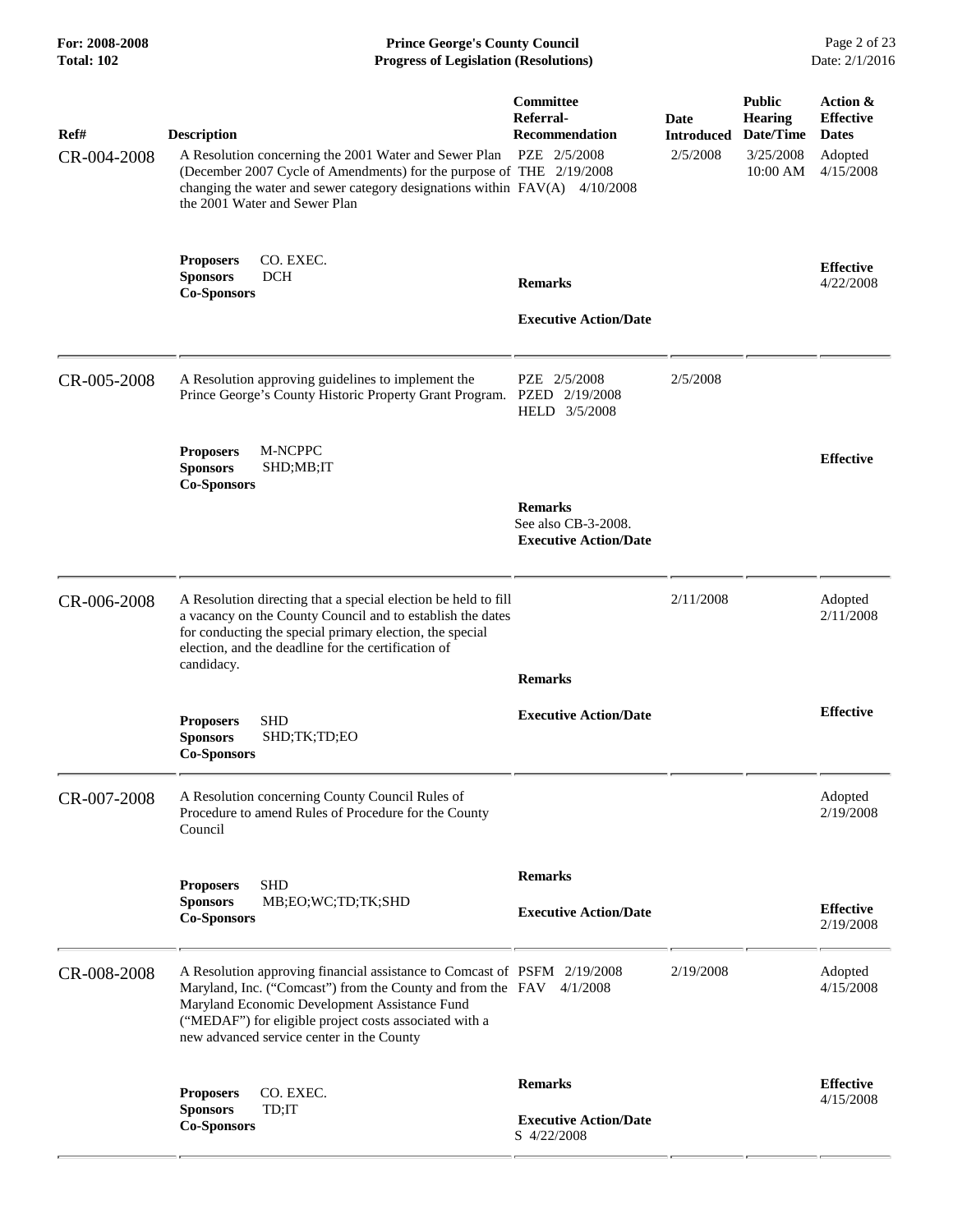# **For: 2008-2008 Prince George's County Council** Page 3 of 23<br>**Progress of Legislation (Resolutions)** Date: 2/1/2016 **Total: 102 Progress of Legislation (Resolutions)**

| Ref#<br>CR-009-2008 | <b>Description</b><br>A Resolution concerning the State of Maryland<br>Neighborhood and Community Assistance Program for the FAV 3/13/2008<br>purpose of expressing approval of the project submitted by<br>Housing Options & Planning Enterprises, Inc. ("HOPE"),<br>to the Maryland Department of Housing and Community<br>Development for participation in the Department's | Committee<br>Referral-<br>Recommendation<br>THE 2/19/2008                                        | Date<br><b>Introduced</b><br>2/19/2008 | <b>Public</b><br><b>Hearing</b><br>Date/Time | Action &<br><b>Effective</b><br><b>Dates</b><br>Adopted<br>3/25/2008 |
|---------------------|--------------------------------------------------------------------------------------------------------------------------------------------------------------------------------------------------------------------------------------------------------------------------------------------------------------------------------------------------------------------------------|--------------------------------------------------------------------------------------------------|----------------------------------------|----------------------------------------------|----------------------------------------------------------------------|
|                     | <b>Community Investment Tax Credit Program</b><br><b>Proposers</b><br>CO. EXEC.                                                                                                                                                                                                                                                                                                | <b>Remarks</b><br><b>Executive Action/Date</b><br>S 4/8/2008                                     |                                        |                                              | <b>Effective</b>                                                     |
|                     | <b>SHD</b><br><b>Sponsors</b><br><b>Co-Sponsors</b>                                                                                                                                                                                                                                                                                                                            |                                                                                                  |                                        |                                              |                                                                      |
| CR-010-2008         | A Resolution concerning leasehold acquisition and new<br>construction of the Jericho Senior Living Center, ("Jericho FAV 3/13/2008<br>Project"), located on the west side of Brightseat Road and<br>Arena Drive in Landover, Maryland                                                                                                                                          | THE $2/26/2008$                                                                                  | 2/26/2008                              |                                              | Adopted<br>3/25/2008                                                 |
|                     | CO. EXEC.<br><b>Proposers</b><br><b>Sponsors</b><br><b>SHD</b>                                                                                                                                                                                                                                                                                                                 | <b>Remarks</b>                                                                                   |                                        |                                              | <b>Effective</b>                                                     |
|                     | <b>Co-Sponsors</b>                                                                                                                                                                                                                                                                                                                                                             | <b>Executive Action/Date</b><br>S 4/8/2008                                                       |                                        |                                              |                                                                      |
| CR-011-2008         | A Resolution amending Salary Schedule A effective July 1, C.O.W. 2/26/2008<br>2007 through June 30, 2009 for Council 67, American<br>Federation of State, County and Municipal Employees<br>("AFSCME"), AFL-CIO, and its affiliated Locals 1170,<br>2462, 2735 and 3389                                                                                                        | FAV 2/26/2008                                                                                    | 2/26/2008                              |                                              | Adopted<br>3/18/2008                                                 |
|                     | CO. EXEC.<br><b>Proposers</b><br><b>Sponsors</b><br>SHD;TK;CE;IT;MB;EO<br><b>Co-Sponsors</b>                                                                                                                                                                                                                                                                                   | <b>Remarks</b><br>See also CB-6-2008;<br>Retroactive to 7/1/2007<br><b>Executive Action/Date</b> |                                        |                                              | <b>Effective</b><br>3/18/2008                                        |
| CR-012-2008         | A Resolution to amend the Salary Plan for Council 67,<br>American Federation of State, County and Municipal<br>Employees, AFL-CIO, and its affiliated Local 241 (School<br>Crossing Guards) Salary Schedule X effective July 1, 2007<br>through June 30, 2009                                                                                                                  | $C.0.W.$ $2/26/2008$<br>FAV 2/26/2008                                                            | 2/26/2008                              |                                              | Adopted<br>3/18/2008                                                 |
|                     | CO. EXEC.<br><b>Proposers</b><br><b>Sponsors</b><br>SHD;TK;IT;CE;MB;EO<br><b>Co-Sponsors</b>                                                                                                                                                                                                                                                                                   | <b>Remarks</b><br>See also CB-8-2008<br><b>Executive Action/Date</b>                             |                                        |                                              | <b>Effective</b><br>3/18/2008                                        |
| CR-013-2008         | A Resolution amending the Prince George's County<br>"Annual Action Plan: FY 2008" to include a project for<br>the demolition of the Chapel Woods Apartments, its<br>estimated cost of completion and sources of funding                                                                                                                                                        | THE 3/11/2008<br>FAV 7/10/2008                                                                   | 3/11/2008                              |                                              | Adopted<br>7/15/2008                                                 |
|                     | <b>Proposers</b><br>CO. EXEC.<br><b>SHD</b><br><b>Sponsors</b>                                                                                                                                                                                                                                                                                                                 | <b>Remarks</b>                                                                                   |                                        |                                              | <b>Effective</b>                                                     |
|                     | <b>Co-Sponsors</b>                                                                                                                                                                                                                                                                                                                                                             | <b>Executive Action/Date</b><br>S 7/29/2008                                                      |                                        |                                              |                                                                      |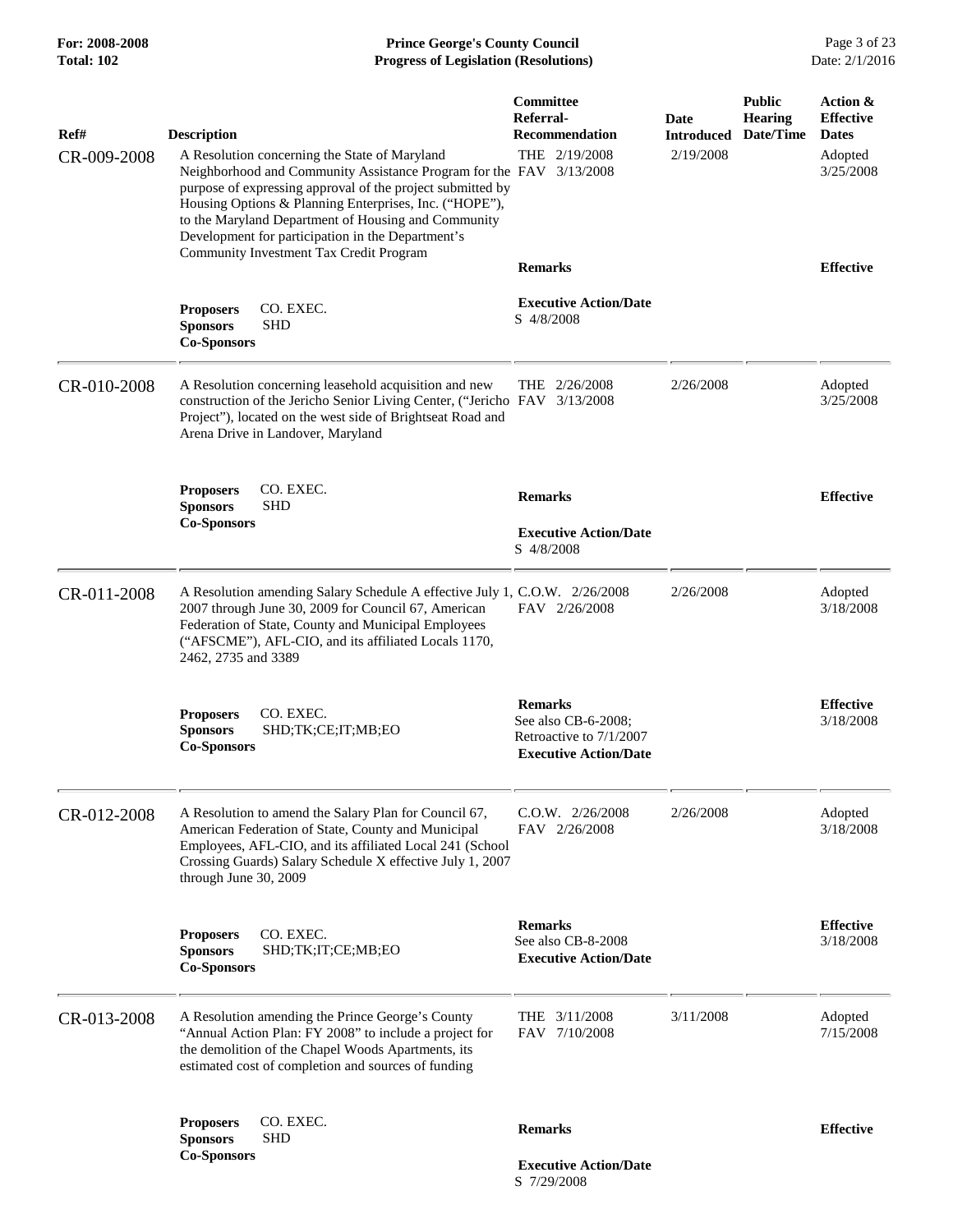**For: 2008-2008 Prince George's County Council** Page 4 of 23<br>**Progress of Legislation (Resolutions)** Date: 2/1/2016 **Total: 102 Progress of Legislation (Resolutions)** 

| Ref#        | <b>Description</b>                                                                                                                                                                                                                                                                                       | Committee<br>Referral-<br><b>Recommendation</b> | Date<br><b>Introduced</b> | <b>Public</b><br><b>Hearing</b><br>Date/Time | Action &<br><b>Effective</b><br><b>Dates</b> |
|-------------|----------------------------------------------------------------------------------------------------------------------------------------------------------------------------------------------------------------------------------------------------------------------------------------------------------|-------------------------------------------------|---------------------------|----------------------------------------------|----------------------------------------------|
| CR-014-2008 | A Resolution concerning approving the inclusion of<br>transportation and public facility recommendations in the<br>Preliminary Landover Gateway Sector Plan                                                                                                                                              |                                                 | 3/11/2008                 |                                              | Adopted<br>3/11/2008                         |
|             | <b>Proposers</b><br>M-NCPPC<br><b>Sponsors</b><br><b>SHD</b><br><b>Co-Sponsors</b>                                                                                                                                                                                                                       | <b>Remarks</b><br><b>Executive Action/Date</b>  |                           |                                              | <b>Effective</b>                             |
| CR-015-2008 | A Resolution approving the inclusion of transportation and<br>public facility recommendations in the Preliminary Branch<br>Avenue Corridor Sector Plan.                                                                                                                                                  |                                                 | 3/18/2008                 |                                              | Adopted<br>3/24/2008                         |
|             | M-NCPPC<br><b>Proposers</b><br><b>Sponsors</b><br>MB;CE;TK;SHD<br><b>Co-Sponsors</b>                                                                                                                                                                                                                     | <b>Remarks</b><br><b>Executive Action/Date</b>  |                           |                                              | <b>Effective</b>                             |
| CR-016-2008 | A Resolution concerning the Master Plan and Sectional<br>Map Amendment for Subregion I (Planning Areas, 60, 61,<br>62, and 64) for the purpose of disapproving the adopted<br>plan and sectional map amendment and returning it to the<br>Planning Board for further consideration.                      | <b>Remarks</b>                                  | 3/25/2008                 |                                              | Adopted<br>3/25/2008                         |
|             | <b>Proposers</b><br>TD<br><b>Sponsors</b><br>TD;SHD<br><b>Co-Sponsors</b>                                                                                                                                                                                                                                | <b>Executive Action/Date</b>                    |                           |                                              | <b>Effective</b>                             |
| CR-017-2008 | A Resolution for the purpose of proposing amendments to C.O.W. 4/8/2008<br>the Capitol Heights Transit District Development Plan and FAV(A) 4/8/2008<br>Transit District Overlay Zoning Map Amendment and<br>directing that a public hearing be held to receive testimony<br>on the proposed amendments. |                                                 | 4/8/2008                  |                                              | Adopted<br>4/8/2008                          |
|             | M-NCPPC<br><b>Proposers</b><br>SHD;CE;TD<br><b>Sponsors</b><br><b>Co-Sponsors</b>                                                                                                                                                                                                                        | <b>Remarks</b><br><b>Executive Action/Date</b>  |                           |                                              | <b>Effective</b>                             |
| CR-018-2008 | A Resolution approving with amendments the Prince<br>George's County Public Safety Facilities Master Plan.                                                                                                                                                                                               |                                                 | 3/25/2008                 |                                              | Adopted<br>3/25/2008                         |
|             | M-NCPPC<br><b>Proposers</b><br>CE;TK;SHD<br><b>Sponsors</b><br><b>Co-Sponsors</b>                                                                                                                                                                                                                        | <b>Remarks</b><br><b>Executive Action/Date</b>  |                           |                                              | <b>Effective</b><br>3/25/2008                |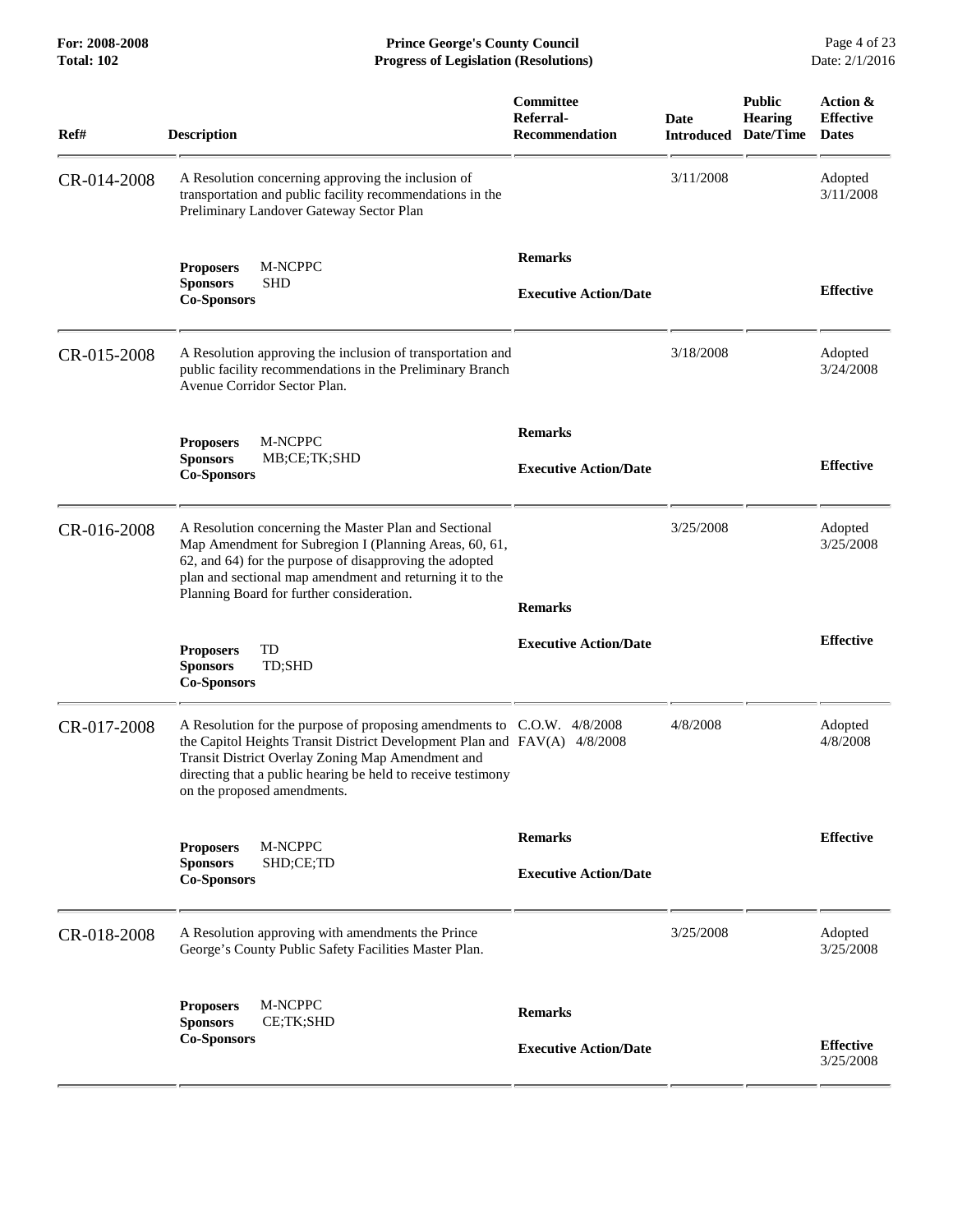# **For: 2008-2008 Prince George's County Council** Page 5 of 23<br>**Progress of Legislation (Resolutions)** Date: 2/1/2016 **Total: 102 Progress of Legislation (Resolutions)**

| Ref#        | <b>Description</b>                                                                                                                                                                                                                                                                                                                         | Committee<br>Referral-<br><b>Recommendation</b> | Date<br><b>Introduced</b> | <b>Public</b><br><b>Hearing</b><br>Date/Time | Action &<br><b>Effective</b><br><b>Dates</b> |
|-------------|--------------------------------------------------------------------------------------------------------------------------------------------------------------------------------------------------------------------------------------------------------------------------------------------------------------------------------------------|-------------------------------------------------|---------------------------|----------------------------------------------|----------------------------------------------|
| CR-019-2008 | A Resolution recommending that the Maryland<br>Agricultural Land Preservation Foundation approves the<br>petition of John Whitson Rogers and Joseph Sheppard<br>Rogers to establish an agricultural district, reference Tax<br>Map 85/Grid F1/Parcel 77/Tax Account 03-3023470, Tax<br>Map 85/Grid F1/Parcel 78/Tax Account 07-3023918 and | THE 3/25/2008<br>3/27/2008<br><b>FAV</b>        | 3/25/2008                 | 4/15/2008<br>10:00 AM                        | Adopted<br>4/15/2008                         |
|             | Tax Map 77/Grid E4/Parcel 79/Tax Account 03-3130325                                                                                                                                                                                                                                                                                        | <b>Remarks</b>                                  |                           |                                              | <b>Effective</b>                             |
|             | M-NCPPC<br><b>Proposers</b><br><b>Sponsors</b><br>MB;TD;SHD<br><b>Co-Sponsors</b>                                                                                                                                                                                                                                                          | <b>Executive Action/Date</b><br>S 4/22/2008     |                           |                                              |                                              |
| CR-020-2008 | A Resolution recommending that the Maryland<br>Agricultural Land Preservation Foundation approves the<br>petition of Arthur and Roswitha Leitch to establish an<br>agricultural district, reference Tax Map 174/Grid F1/Parcel<br>35/Tax Account 08-0832147 and 08-0832154.                                                                | THE $3/25/2008$<br>3/27/2008<br>FAV             | 3/25/2008                 | 4/15/2008<br>10:00 AM                        | Adopted<br>4/15/2008                         |
|             |                                                                                                                                                                                                                                                                                                                                            | <b>Remarks</b>                                  |                           |                                              | <b>Effective</b>                             |
|             | M-NCPPC<br><b>Proposers</b><br><b>Sponsors</b><br>MB;SHD;IT;TD<br><b>Co-Sponsors</b>                                                                                                                                                                                                                                                       | <b>Executive Action/Date</b><br>S 4/22/2008     |                           |                                              |                                              |
| CR-021-2008 | A Resolution recommending that the Maryland<br>Agricultural Land Preservation Foundation approves the<br>petition of Teresa Antonioli, Paul Antonioli and Vincent<br>Antonioli to establish an agricultural district, reference Tax<br>Map 182/Grid F3/Parcel 35/Tax Account 08-0829101 and<br>08-0829093.                                 | THE 3/25/2008<br>3/27/2008<br><b>FAV</b>        | 3/25/2008                 | 4/15/2008<br>10:00 AM                        | Adopted<br>4/15/2008                         |
|             |                                                                                                                                                                                                                                                                                                                                            | <b>Remarks</b>                                  |                           |                                              | <b>Effective</b>                             |
|             | M-NCPPC<br><b>Proposers</b><br><b>Sponsors</b><br>MB;IT;TD;SHD<br><b>Co-Sponsors</b>                                                                                                                                                                                                                                                       | <b>Executive Action/Date</b><br>S 4/22/2008     |                           |                                              |                                              |
| CR-022-2008 | A Resolution increasing the County income tax rate to<br>3.20% of the State taxable income.                                                                                                                                                                                                                                                | PSFM 4/1/2008<br>HELD 4/14/2008<br>NR 4/28/2008 | 4/1/2008                  | 5/20/2008<br>10:00 AM                        | Adopted<br>5/20/2008                         |
|             | CO. EXEC.<br><b>Proposers</b><br><b>Sponsors</b><br>SHD<br><b>Co-Sponsors</b>                                                                                                                                                                                                                                                              |                                                 |                           |                                              | <b>Effective</b>                             |
|             |                                                                                                                                                                                                                                                                                                                                            | <b>Remarks</b>                                  |                           |                                              | 1/1/2009                                     |
|             |                                                                                                                                                                                                                                                                                                                                            | <b>Executive Action/Date</b>                    |                           |                                              |                                              |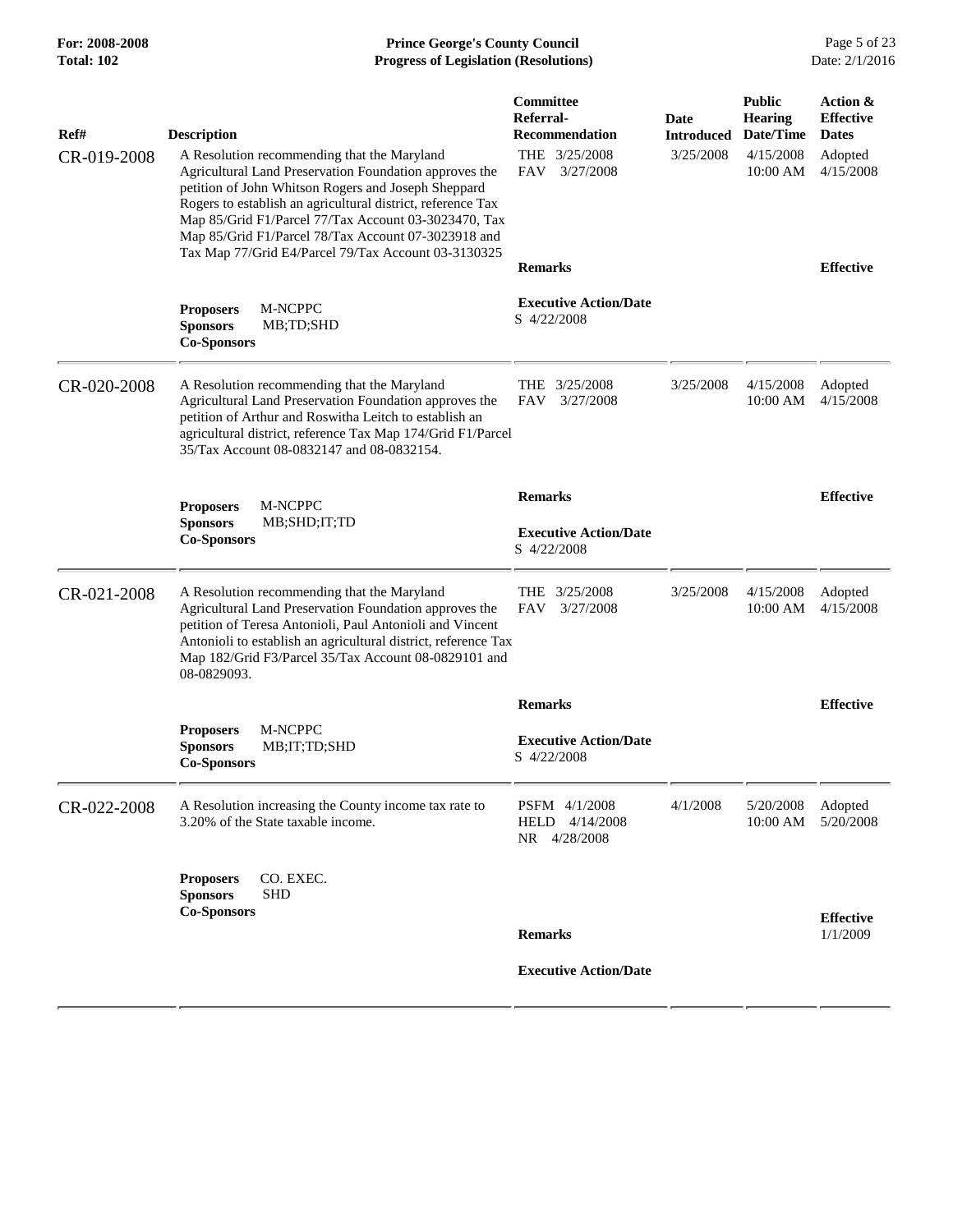# **For: 2008-2008 Prince George's County Council** Page 6 of 23<br>**Progress of Legislation (Resolutions)** Date: 2/1/2016 **Total: 102 Progress of Legislation (Resolutions)**

| Ref#<br>CR-023-2008 | <b>Description</b><br>A Resolution concerning the Issuance of Special                                                                                                                                                                                                                                                                       | Committee<br>Referral-<br><b>Recommendation</b><br>PSFM 4/1/2008                   | <b>Date</b><br><b>Introduced</b><br>4/1/2008 | <b>Public</b><br><b>Hearing</b><br>Date/Time<br>11/18/2008 Adopted | Action &<br><b>Effective</b><br><b>Dates</b> |
|---------------------|---------------------------------------------------------------------------------------------------------------------------------------------------------------------------------------------------------------------------------------------------------------------------------------------------------------------------------------------|------------------------------------------------------------------------------------|----------------------------------------------|--------------------------------------------------------------------|----------------------------------------------|
|                     | Obligation Bonds in aggregate principal amount of<br>\$35,000,000 for the financing of certain infrastructure<br>improvements relating to the National Harbor<br>Development District and the National Harbor Special<br><b>Taxing District</b>                                                                                             | HELD 4/1/2008<br>C.O.W. 10/21/2008<br>FAV(A)<br>10/21/2008<br>FAV(A)<br>11/17/2008 |                                              | 10:00 AM                                                           | 11/18/2008                                   |
|                     | TK<br><b>Proposers</b><br><b>Sponsors</b><br>TK;WC                                                                                                                                                                                                                                                                                          | <b>Remarks</b>                                                                     |                                              |                                                                    | <b>Effective</b><br>11/24/2008               |
|                     | <b>Co-Sponsors</b>                                                                                                                                                                                                                                                                                                                          |                                                                                    |                                              |                                                                    |                                              |
|                     |                                                                                                                                                                                                                                                                                                                                             | <b>Executive Action/Date</b><br>S 11/24/2008                                       |                                              |                                                                    |                                              |
| CR-024-2008         | A Resolution declaring the intent of the Prince George's<br>County Council to take immediate steps to identify<br>regional climate change impacts, to implement a county<br>plan to prepare for and build resilience to those impacts,<br>and achieve the 2050 climate stabilization goal.                                                  | 4/8/2008<br>THE.<br><b>FAV</b><br>4/24/2008                                        | 4/8/2008                                     |                                                                    | Adopted<br>6/17/2008                         |
|                     |                                                                                                                                                                                                                                                                                                                                             | <b>Remarks</b>                                                                     |                                              |                                                                    | <b>Effective</b>                             |
|                     | <b>Proposers</b><br>TD:EO:WC<br>TD;EO;WC<br><b>Sponsors</b><br><b>Co-Sponsors</b>                                                                                                                                                                                                                                                           | <b>Executive Action/Date</b>                                                       |                                              |                                                                    |                                              |
| CR-025-2008         | A Resolution establishing the Youth and Gang Violence<br>Prevention Task Force to review and evaluate the County's<br>violence-prevention programs and their impact upon<br>County youth and recommend appropriate changes,<br>including measurements of success, to ensure a<br>well-coordinated and systematic violence-prevention effort | $C.O.W.$ 4/8/2008                                                                  | 4/8/2008                                     |                                                                    | Adopted<br>4/22/2008                         |
|                     | in the County.                                                                                                                                                                                                                                                                                                                              | <b>Remarks</b>                                                                     |                                              |                                                                    | <b>Effective</b>                             |
|                     |                                                                                                                                                                                                                                                                                                                                             | <b>Executive Action/Date</b>                                                       |                                              |                                                                    |                                              |
|                     | EO;WC<br><b>Proposers</b><br>EO;WC;SHD;MB<br>Sponsors<br><b>Co-Sponsors</b>                                                                                                                                                                                                                                                                 |                                                                                    |                                              |                                                                    |                                              |
| CR-026-2008         | A Resolution to amend the Salary Plan for the Prince<br>George's County Police Civilian Employees Association<br>(PCEA), Salary Schedule P, effective July 1, 2007 through<br>June 30, 2009                                                                                                                                                 | PSFM 4/22/2008<br>FAV 5/19/2008                                                    | 4/22/2008                                    |                                                                    | Adopted<br>6/3/2008                          |
|                     | <b>Proposers</b><br>CO. EXEC.<br>TK;SHD<br><b>Sponsors</b><br><b>Co-Sponsors</b>                                                                                                                                                                                                                                                            | <b>Remarks</b><br>See also CB-13-2008<br><b>Executive Action/Date</b>              |                                              |                                                                    | <b>Effective</b>                             |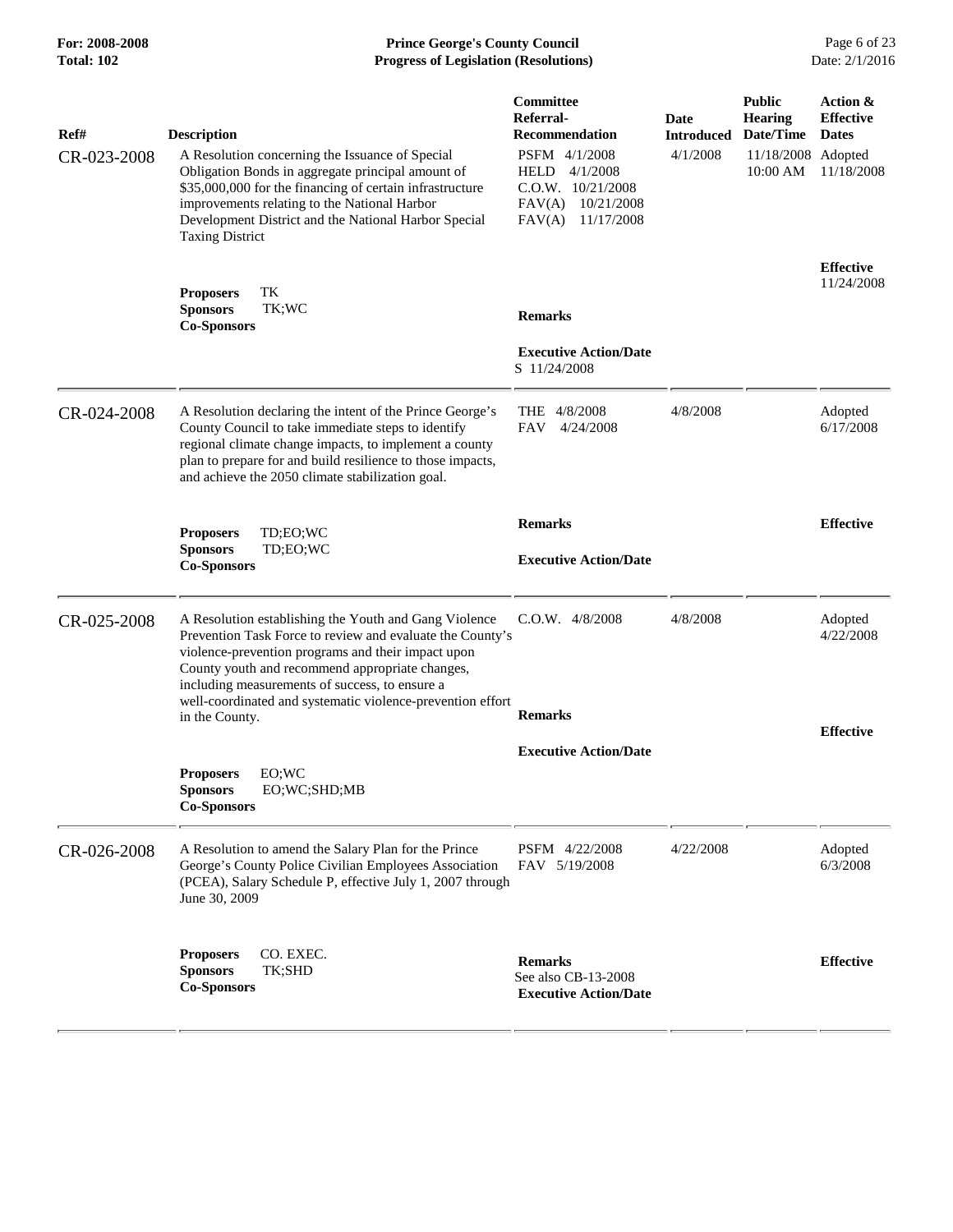| For: 2008-2008<br><b>Total: 102</b> | <b>Prince George's County Council</b><br>Date: 2/1/2016<br><b>Progress of Legislation (Resolutions)</b>                                                                                                                                                               |                                                                         |                                        |                                              |                                                                     |
|-------------------------------------|-----------------------------------------------------------------------------------------------------------------------------------------------------------------------------------------------------------------------------------------------------------------------|-------------------------------------------------------------------------|----------------------------------------|----------------------------------------------|---------------------------------------------------------------------|
| Ref#<br>CR-027-2008                 | <b>Description</b><br>A Resolution repealing the designation of the Bradford<br>Pear Tree (Pyrus Calleryriana) as the official tree of Prince FAV(A) 6/12/2008<br>George's County                                                                                     | <b>Committee</b><br>Referral-<br><b>Recommendation</b><br>THE 4/22/2008 | Date<br><b>Introduced</b><br>4/22/2008 | <b>Public</b><br><b>Hearing</b><br>Date/Time | Action &<br><b>Effective</b><br><b>Dates</b><br>Adopted<br>7/1/2008 |
|                                     | MB;TK<br><b>Proposers</b><br><b>Sponsors</b><br>MB;TK<br><b>Co-Sponsors</b>                                                                                                                                                                                           | <b>Remarks</b><br><b>Executive Action/Date</b>                          |                                        |                                              | <b>Effective</b>                                                    |
| CR-028-2008                         | A Resolution concerning Citizens Advisory Boards for the<br>purpose of establishing a Task Force to recommend<br>Policies for cooperative use of Maryland-National Capital<br>Park and Planning Commission and Board of Education<br>Facilities                       | <b>Remarks</b>                                                          | 4/22/2008                              |                                              | Adopted<br>4/22/2008                                                |
|                                     | <b>SHD</b><br><b>Proposers</b><br><b>Sponsors</b><br>SHD;EO;MB;CE;IT;TK<br><b>Co-Sponsors</b>                                                                                                                                                                         | <b>Executive Action/Date</b>                                            |                                        |                                              | <b>Effective</b>                                                    |
| CR-029-2008                         | A Resolution approving and adopting the Prince George's FAV(A)<br>County Fiscal Year 2009 Housing and Community<br>Development Annual Action Plan                                                                                                                     | 6/30/2008                                                               | 4/22/2008                              | 6/4/2008<br>7:00 PM                          | Adopted<br>7/1/2008                                                 |
|                                     | CO. EXEC.<br><b>Proposers</b><br><b>SHD</b><br><b>Sponsors</b><br><b>Co-Sponsors</b>                                                                                                                                                                                  | <b>Remarks</b><br><b>Executive Action/Date</b><br>S 7/11/2008           |                                        |                                              | <b>Effective</b>                                                    |
| CR-030-2008                         | A Resolution expressing the Prince George's County<br>Council's support for joining the Cool Capital Challenge<br>to reduce greenhouse gases in the County and in the<br>Metropolitan region.                                                                         | THE 4/22/2008                                                           | 4/22/2008                              |                                              |                                                                     |
|                                     | <b>SHD</b><br><b>Proposers</b><br><b>Sponsors</b><br>SHD;MB<br><b>Co-Sponsors</b>                                                                                                                                                                                     | <b>Remarks</b><br><b>Executive Action/Date</b>                          |                                        |                                              | <b>Effective</b>                                                    |
| CR-031-2008                         | A Resolution recommending that the Maryland<br>Agricultural Land Preservation Foundation approves the<br>petition of William D. and Catherine L. DeVaughn to<br>establish an agricultural district, reference Tax Map<br>129/GridB4/Parcel 14/Tax Account 04-0252940. | THE 4/22/2008<br>FAV(A) 5/13/2008                                       | 4/22/2008                              | 5/20/2008<br>10:00 AM                        | Adopted<br>5/20/2008                                                |
|                                     | M-NCPPC<br><b>Proposers</b><br><b>Sponsors</b><br>SHD;TD;MB<br><b>Co-Sponsors</b>                                                                                                                                                                                     | <b>Remarks</b><br><b>Executive Action/Date</b><br>S 6/12/2008           |                                        |                                              | <b>Effective</b>                                                    |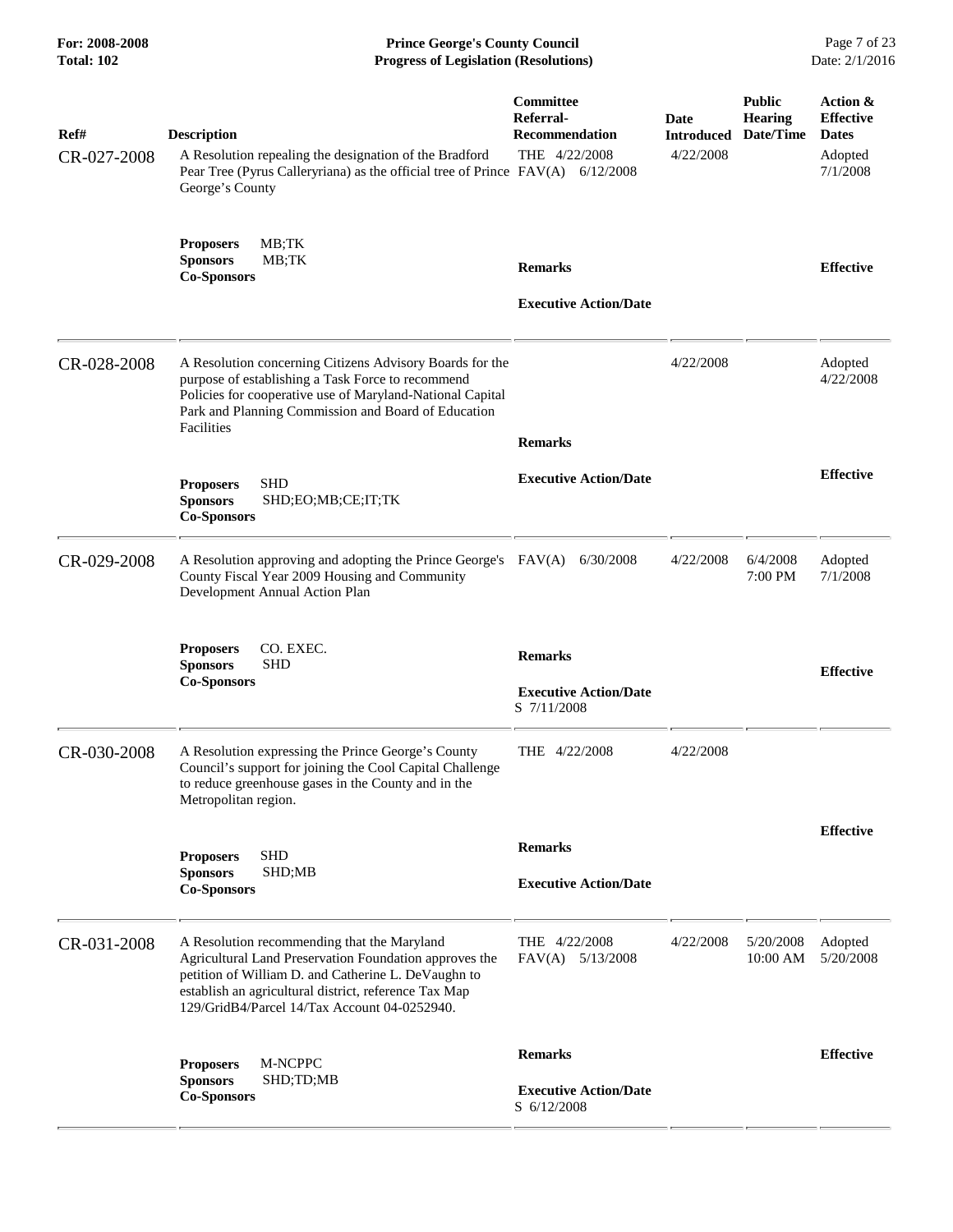**For: 2008-2008 Prince George's County Council** Page 8 of 23<br>**Progress of Legislation (Resolutions)** Date: 2/1/2016 **Total: 102 Progress of Legislation (Resolutions)** 

| Ref#<br>CR-032-2008 | <b>Description</b><br>A Resolution to amend the Salary Plan for Fraternal Order PSFM 4/22/2008<br>of Police, Prince George's County Lodge 89, Inc., Salary<br>Schedule L, effective July 1, 2007 through June 30, 2009                                                                                                                                                                    | Committee<br>Referral-<br><b>Recommendation</b><br>FAV 5/19/2008      | Date<br><b>Introduced</b><br>4/22/2008 | <b>Public</b><br><b>Hearing</b><br>Date/Time | Action &<br><b>Effective</b><br><b>Dates</b><br>Adopted<br>6/3/2008 |
|---------------------|-------------------------------------------------------------------------------------------------------------------------------------------------------------------------------------------------------------------------------------------------------------------------------------------------------------------------------------------------------------------------------------------|-----------------------------------------------------------------------|----------------------------------------|----------------------------------------------|---------------------------------------------------------------------|
|                     | CO. EXEC.<br><b>Proposers</b><br>SHD;TK<br><b>Sponsors</b><br><b>Co-Sponsors</b>                                                                                                                                                                                                                                                                                                          | <b>Remarks</b><br>See also CB-16-2008<br><b>Executive Action/Date</b> |                                        |                                              | <b>Effective</b>                                                    |
| CR-033-2008         | A Resolution to amend the Salary Plan for Deputy Sheriff's PSFM 4/29/2008<br>Association of Prince George's County, Inc. (Civilian<br>Units), Salary Schedule Z, effective July 1, 2007 through<br>June 30, 2009                                                                                                                                                                          | FAV 5/19/2008                                                         | 4/29/2008                              |                                              | Adopted<br>6/3/2008                                                 |
|                     | <b>Proposers</b><br>CO. EXEC.<br><b>SHD</b><br><b>Sponsors</b><br><b>Co-Sponsors</b>                                                                                                                                                                                                                                                                                                      | <b>Remarks</b><br>See also CB-20-2008<br><b>Executive Action/Date</b> |                                        |                                              | <b>Effective</b>                                                    |
| CR-034-2008         | A Resolution to amend Salary Schedule H for the<br>International Association of Fire Fighters, Local 1619,<br>AFL-CIO (Civilians), effective July 1, 2007 through June<br>30, 2009                                                                                                                                                                                                        | PSFM 4/29/2008<br>FAV 5/19/2008                                       | 4/29/2008                              |                                              | Adopted<br>6/3/2008                                                 |
|                     | CO. EXEC.<br><b>Proposers</b><br><b>Sponsors</b><br><b>SHD</b><br><b>Co-Sponsors</b>                                                                                                                                                                                                                                                                                                      | <b>Remarks</b><br>See also CB-21-2008<br><b>Executive Action/Date</b> |                                        |                                              | <b>Effective</b>                                                    |
| CR-035-2008         | A Resolution concerning the State of Maryland<br>Neighborhood and Community Assistance Program for the FAV 5/8/2008<br>purpose of expressing approval of the project submitted by<br>Housing Initiative Partnership, Inc. ("HIP"), to the<br>Maryland Department of Housing and Community<br>Development for participation in the Department's<br>Community Investment Tax Credit Program | THE 4/29/2008<br><b>Remarks</b>                                       | 4/29/2008                              |                                              | Adopted<br>5/20/2008<br><b>Effective</b>                            |
|                     | <b>Proposers</b><br>CO. EXEC.<br><b>Sponsors</b><br>WC;SHD<br><b>Co-Sponsors</b>                                                                                                                                                                                                                                                                                                          | <b>Executive Action/Date</b><br>S 6/12/2008                           |                                        |                                              |                                                                     |
| CR-036-2008         | A Resolution to amend the Salary Plan for the<br>International Association of Fire Fighters, AFL-CIO,<br>Local 1619 (Fire Fighters, Paramedics, and Fire<br>Fighter/Medics), Salary Schedule Y effective July 1, 2007<br>through June 30, 2009                                                                                                                                            | PSFM 5/6/2008<br>FAV 5/19/2008                                        | 5/6/2008                               |                                              | Adopted<br>6/10/2008                                                |
|                     | CO. EXEC.<br><b>Proposers</b><br><b>Sponsors</b><br>TK;WC<br><b>Co-Sponsors</b>                                                                                                                                                                                                                                                                                                           | <b>Remarks</b><br>See also CB-22-2008<br><b>Executive Action/Date</b> |                                        |                                              | <b>Effective</b>                                                    |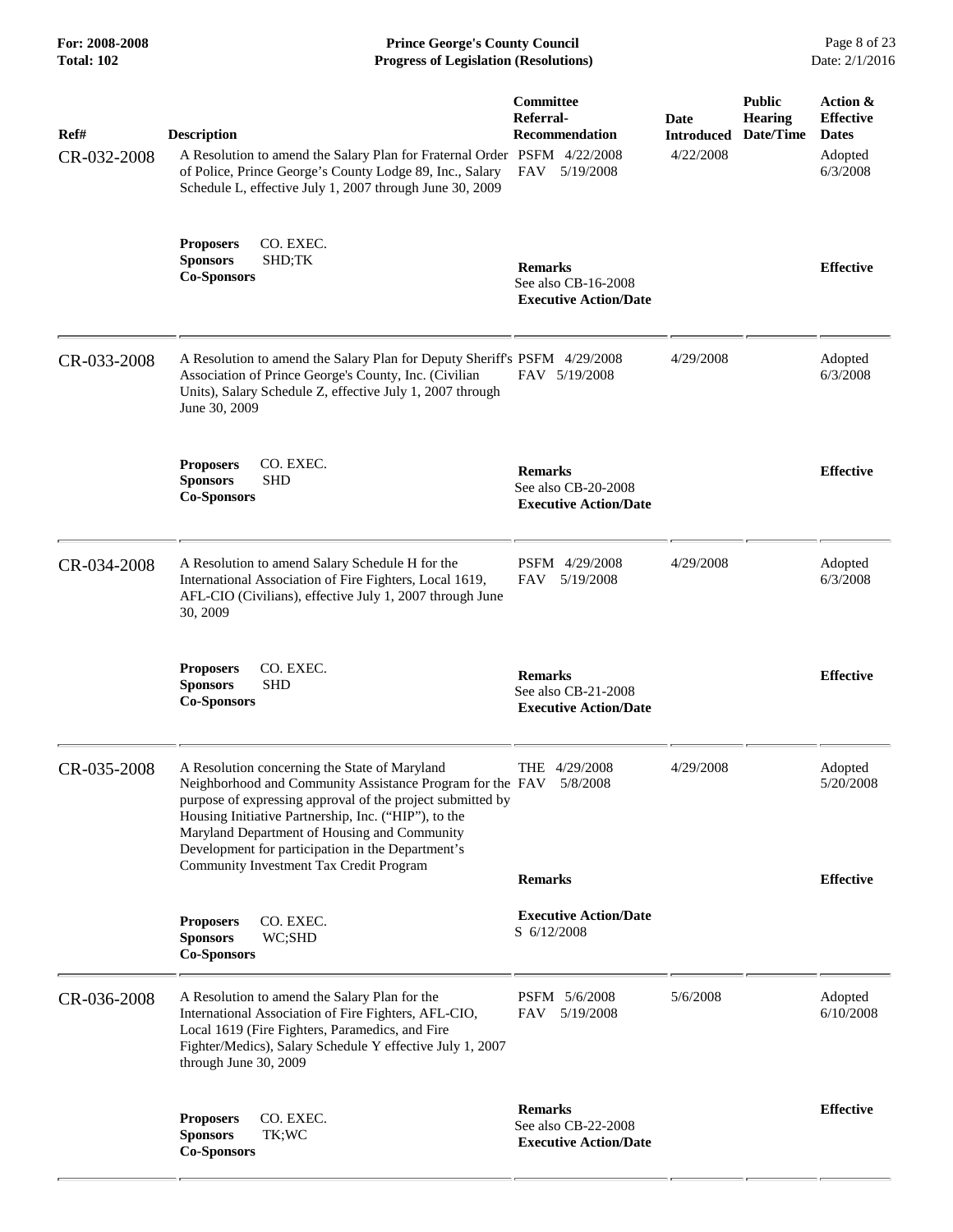**For: 2008-2008 Prince George's County Council** Page 9 of 23<br>**Progress of Legislation (Resolutions)** Date: 2/1/2016 **Total: 102 Progress of Legislation (Resolutions)** 

| Ref#<br>CR-037-2008 | <b>Description</b><br>A Resolution to amend the Salary Plan for Prince George's PSFM 5/6/2008<br>Correctional Officers' Association, Inc. (Civilian Unit),<br>Salary Schedule Q, effective July 1, 2007 through June 30,<br>2009                                                                                                                                                                                                                                                        | Committee<br>Referral-<br><b>Recommendation</b><br>FAV 5/19/2008      | Date<br><b>Introduced</b><br>5/6/2008 | <b>Public</b><br><b>Hearing</b><br>Date/Time | Action &<br><b>Effective</b><br><b>Dates</b><br>Adopted<br>6/10/2008 |
|---------------------|-----------------------------------------------------------------------------------------------------------------------------------------------------------------------------------------------------------------------------------------------------------------------------------------------------------------------------------------------------------------------------------------------------------------------------------------------------------------------------------------|-----------------------------------------------------------------------|---------------------------------------|----------------------------------------------|----------------------------------------------------------------------|
|                     | CO. EXEC.<br><b>Proposers</b><br><b>Sponsors</b><br>TK;TD<br><b>Co-Sponsors</b>                                                                                                                                                                                                                                                                                                                                                                                                         | <b>Remarks</b><br>See also CB-23-2008<br><b>Executive Action/Date</b> |                                       |                                              | <b>Effective</b>                                                     |
| CR-038-2008         | A Resolution establishing a multi-agency public/private<br>work group to implement the vision for the Westphalia<br>Central Park.                                                                                                                                                                                                                                                                                                                                                       | PZED 5/6/2008<br>FAV 5/27/2008                                        | 5/6/2008                              |                                              | Adopted<br>6/10/2008                                                 |
|                     | <b>SHD</b><br><b>Proposers</b><br><b>Sponsors</b><br><b>CE</b><br><b>Co-Sponsors</b>                                                                                                                                                                                                                                                                                                                                                                                                    | <b>Remarks</b><br><b>Executive Action/Date</b>                        |                                       |                                              | <b>Effective</b>                                                     |
| CR-039-2008         | A Resolution concerning Supplementary Appropriations of PSFM 5/6/2008<br>Federal, State and other funds in the amount of \$8,145,562 NR 5/19/2008<br>to the Circuit Court, Office of the State's Attorney, Office<br>of Community Relations, Office of Homeland Security,<br>and the following Departments: Social Services, Police,<br>Fire/EMS, Environmental Resources, Public Works and<br>Transportation, Family Services, Health, and Housing and<br><b>Community Development</b> | <b>Remarks</b>                                                        | 5/6/2008                              |                                              | Adopted<br>6/3/2008<br><b>Effective</b><br>6/3/2008                  |
|                     | CO. EXEC.<br><b>Proposers</b><br><b>Sponsors</b><br>MB<br><b>Co-Sponsors</b>                                                                                                                                                                                                                                                                                                                                                                                                            | <b>Executive Action/Date</b>                                          |                                       |                                              |                                                                      |
| CR-040-2008         | A Resolution authorizing the establishment of the Prince<br>George's County, Maryland Non-Pension Post<br><b>Employment Benefits Trust Fund</b>                                                                                                                                                                                                                                                                                                                                         | PSFM 5/13/2008<br>FAV 6/9/2008                                        | 5/13/2008                             |                                              | Adopted<br>6/10/2008                                                 |
|                     | CO. EXEC.<br><b>Proposers</b><br><b>Sponsors</b><br>MB;CE;SHD<br><b>Co-Sponsors</b>                                                                                                                                                                                                                                                                                                                                                                                                     | <b>Remarks</b><br><b>Executive Action/Date</b><br>S 7/2/2008          |                                       |                                              | <b>Effective</b>                                                     |
| CR-041-2008         | A Resolution transferring certain appropriations and<br>expenditures between certain programs in the FY 2007-08 FAV 5/27/2008<br>Operating Budget for the Recreation Fund                                                                                                                                                                                                                                                                                                               | PZED 5/13/2008                                                        | 5/13/2008                             | 6/10/2008<br>1:30 PM                         | Adopted<br>6/10/2008                                                 |
|                     | CE<br><b>Proposers</b><br><b>Sponsors</b><br>CE;TK<br><b>Co-Sponsors</b>                                                                                                                                                                                                                                                                                                                                                                                                                | <b>Remarks</b>                                                        |                                       |                                              | <b>Effective</b>                                                     |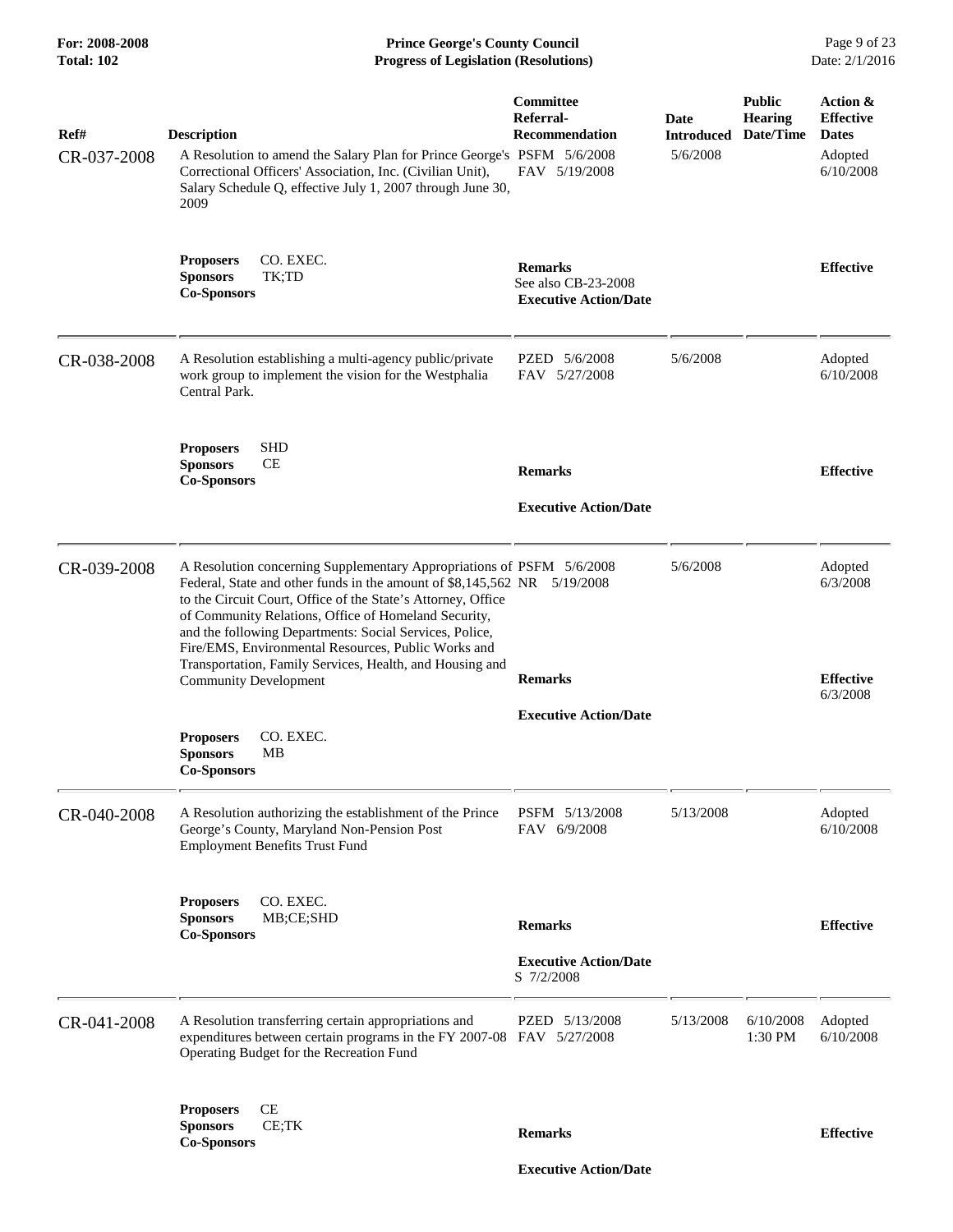**For: 2008-2008 Prince George's County Council** Page 10 of 23<br>**Progress of Legislation (Resolutions)** Date: 2/1/2016 **Total: 102 Progress of Legislation (Resolutions)** 

| Ref#        | <b>Description</b>                                                                                                                                                                                                       | <b>Committee</b><br>Referral-<br><b>Recommendation</b> | <b>Date</b><br><b>Introduced</b> | <b>Public</b><br><b>Hearing</b><br>Date/Time | Action &<br><b>Effective</b><br><b>Dates</b> |
|-------------|--------------------------------------------------------------------------------------------------------------------------------------------------------------------------------------------------------------------------|--------------------------------------------------------|----------------------------------|----------------------------------------------|----------------------------------------------|
| CR-042-2008 | A Resolution approving Fiscal Year 2009 Operating and<br>Capital Budgets of the Washington Suburban Sanitary<br>Commission and recommendation of Water and Sewer<br>rates and Ad Valorem Tax Levies for Fiscal Year 2009 |                                                        | 5/21/2008                        |                                              | Adopted<br>5/21/2008                         |
|             |                                                                                                                                                                                                                          | <b>Remarks</b>                                         |                                  |                                              |                                              |
|             | <b>SHD</b><br><b>Proposers</b><br><b>Sponsors</b><br>SHD;CE;MB<br><b>Co-Sponsors</b>                                                                                                                                     | <b>Executive Action/Date</b>                           |                                  |                                              | <b>Effective</b><br>7/1/2008                 |
| CR-043-2008 | A Resolution approving the Washington Suburban<br>Sanitary Commission Fiscal Years 2009-2014 Capital<br>Improvement Program and FY 2009 Capital Budget for<br>Prince George's County for Water and Sewer.                |                                                        | 5/21/2008                        |                                              | Adopted<br>5/21/2008                         |
|             |                                                                                                                                                                                                                          | <b>Remarks</b>                                         |                                  |                                              |                                              |
|             | <b>SHD</b><br><b>Proposers</b><br><b>Sponsors</b><br><b>SHD</b><br><b>Co-Sponsors</b>                                                                                                                                    | <b>Executive Action/Date</b>                           |                                  |                                              | <b>Effective</b><br>7/1/2008                 |
| CR-044-2008 | A Resolution approving the Fiscal Year 2009 Washington<br>Suburban Transit Commission's Administrative Budget                                                                                                            |                                                        | 5/21/2008                        |                                              | Adopted<br>5/21/2008                         |
|             | <b>Proposers</b><br><b>SHD</b><br>SHD;CE<br><b>Sponsors</b><br><b>Co-Sponsors</b>                                                                                                                                        | <b>Remarks</b>                                         |                                  |                                              |                                              |
|             |                                                                                                                                                                                                                          | <b>Executive Action/Date</b>                           |                                  |                                              | <b>Effective</b><br>7/1/2008                 |
| CR-045-2008 | A Resolution concerning the Fiscal Year 2009 Operating<br>Budget and Capital Improvement Program of the Revenue<br>Authority of Prince George's County.                                                                  |                                                        | 5/21/2008                        |                                              | Adopted<br>5/21/2008                         |
|             |                                                                                                                                                                                                                          | <b>Remarks</b>                                         |                                  |                                              |                                              |
|             | <b>Proposers</b><br><b>SHD</b><br><b>Sponsors</b><br><b>SHD</b>                                                                                                                                                          |                                                        |                                  |                                              |                                              |
|             | <b>Co-Sponsors</b>                                                                                                                                                                                                       | <b>Executive Action/Date</b>                           |                                  |                                              | <b>Effective</b><br>7/1/2008                 |
| CR-046-2008 | A Resolution concerning the Fiscal Year 2009 Operating<br>Budget and Capital Improvement Program of the<br>Redevelopment Authority of Prince George's County.                                                            |                                                        | 5/21/2008                        |                                              | Adopted<br>5/21/2008                         |
|             | <b>SHD</b><br><b>Proposers</b>                                                                                                                                                                                           | <b>Remarks</b>                                         |                                  |                                              |                                              |
|             | <b>Sponsors</b><br><b>SHD</b><br><b>Co-Sponsors</b>                                                                                                                                                                      | <b>Executive Action/Date</b>                           |                                  |                                              | <b>Effective</b><br>7/1/2008                 |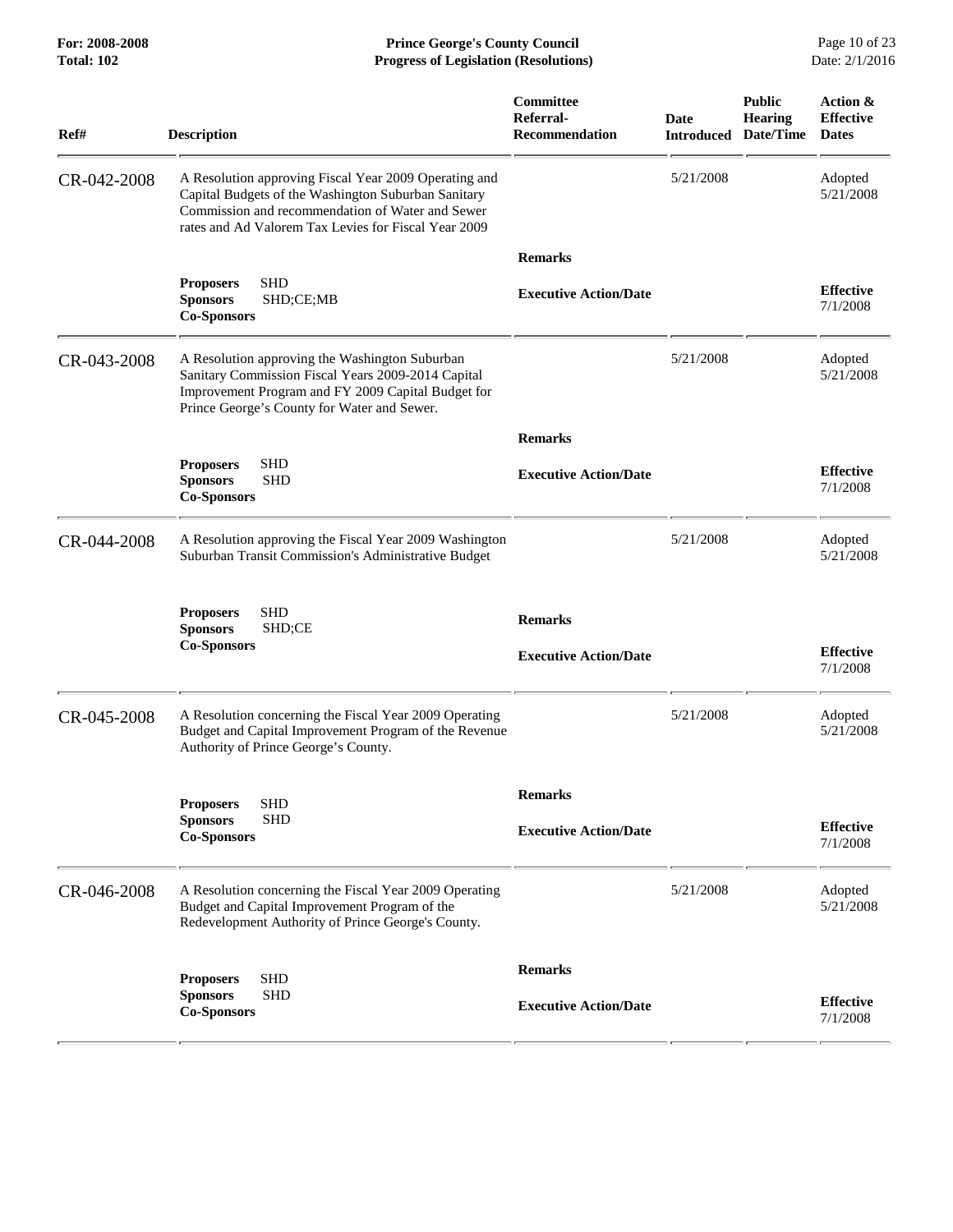| Ref#<br>CR-047-2008 | <b>Description</b><br>A Resolution modifying the WSSC System Development<br>Charge (SDC) to help finance capital costs and to provide<br>for full and/or partial waivers of the charge for certain<br>revitalization, biotechnology, elderly housing projects and<br>properties used exclusively for programs and services for | <b>Committee</b><br>Referral-<br><b>Recommendation</b>                    | Date<br><b>Introduced</b><br>5/21/2008 | <b>Public</b><br><b>Hearing</b><br>Date/Time | Action &<br><b>Effective</b><br><b>Dates</b><br>Adopted<br>5/21/2008 |
|---------------------|--------------------------------------------------------------------------------------------------------------------------------------------------------------------------------------------------------------------------------------------------------------------------------------------------------------------------------|---------------------------------------------------------------------------|----------------------------------------|----------------------------------------------|----------------------------------------------------------------------|
|                     | youth.<br><b>SHD</b><br><b>Proposers</b><br><b>SHD</b><br><b>Sponsors</b><br><b>Co-Sponsors</b>                                                                                                                                                                                                                                | <b>Remarks</b><br><b>Executive Action/Date</b>                            |                                        |                                              | <b>Effective</b><br>7/1/2008                                         |
| CR-048-2008         | A Resolution concerning School Facilities Surcharge for<br>the purpose of adjusting the school facilities surcharge for FAV 6/9/2008<br>inflation for Fiscal Year 2009, beginning July 1, 2008, as<br>required by State law                                                                                                    | PSFM 6/3/2008                                                             | 6/3/2008                               |                                              | Adopted<br>6/17/2008                                                 |
|                     | <b>Proposers</b><br>CO. EXEC.<br>SHD;TD<br><b>Sponsors</b><br><b>Co-Sponsors</b>                                                                                                                                                                                                                                               | <b>Remarks</b><br><b>Executive Action/Date</b>                            |                                        |                                              | <b>Effective</b><br>7/1/2008                                         |
| CR-049-2008         | A Resolution adjusting the Public Safety Surcharge for<br>inflation for Fiscal Year 2009, beginning July 1, 2008, as<br>required by State Law                                                                                                                                                                                  | PSFM 6/3/2008<br>FAV 6/9/2008                                             | 6/3/2008                               |                                              | Adopted<br>6/17/2008                                                 |
|                     | <b>Proposers</b><br>CO. EXEC.<br>SHD;TD<br><b>Sponsors</b><br><b>Co-Sponsors</b>                                                                                                                                                                                                                                               | <b>Remarks</b><br><b>Executive Action/Date</b>                            |                                        |                                              | <b>Effective</b><br>7/1/2008                                         |
| CR-050-2008         | A Resolution amending the Salary Plan for Police<br>Officials, Salary Schedule P-O, to reflect wage and benefit FAV(A) 6/30/2008<br>modifications effective July 1, 2007 through June 30, 2009                                                                                                                                 | PSFM 5/20/2008                                                            | 5/20/2008                              |                                              | Adopted<br>7/1/2008                                                  |
|                     | CO. EXEC.<br><b>Proposers</b><br><b>Sponsors</b><br><b>SHD</b><br><b>Co-Sponsors</b>                                                                                                                                                                                                                                           | <b>Remarks</b><br>Retroactive to 7/1/2007<br><b>Executive Action/Date</b> |                                        |                                              | <b>Effective</b><br>7/1/2008                                         |
| CR-051-2008         | A Resolution amending the Salary Plan for Fire Officials,<br>Salary Schedule F-O, to reflect wage and benefit<br>modifications effective July 1, 2007 through June 30, 2009                                                                                                                                                    | PSFM 5/27/2008<br>FAV 6/30/2008                                           | 5/27/2008                              |                                              | Adopted<br>7/1/2008                                                  |
|                     | CO. EXEC.<br><b>Proposers</b><br><b>SHD</b><br><b>Sponsors</b><br><b>Co-Sponsors</b>                                                                                                                                                                                                                                           | <b>Remarks</b><br>Retroactive to 7/1/2007<br><b>Executive Action/Date</b> |                                        |                                              | <b>Effective</b><br>7/1/2008                                         |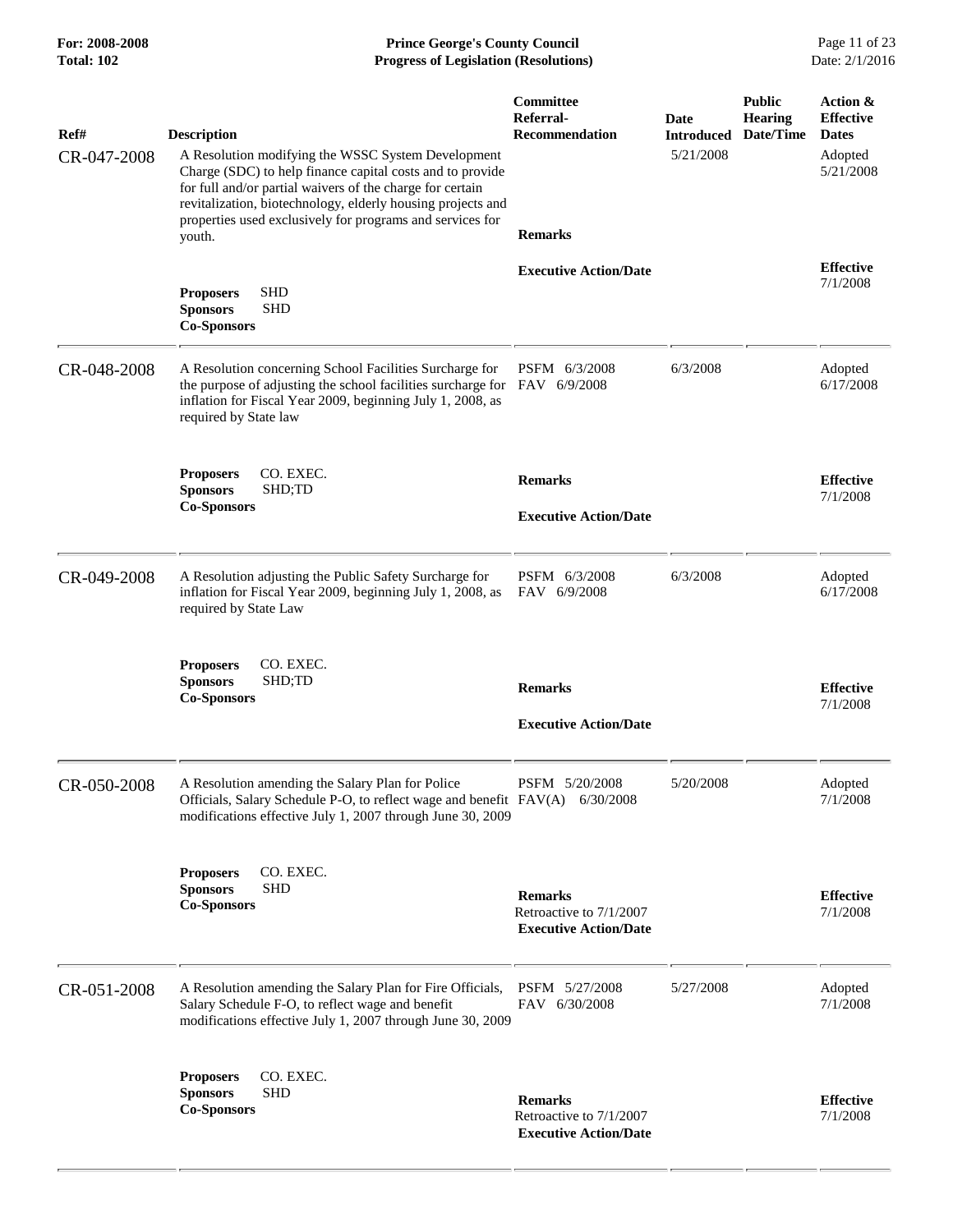**For: 2008-2008 Prince George's County Council** Page 12 of 23<br>**Progress of Legislation (Resolutions)** Date: 2/1/2016 **Total: 102 Progress of Legislation (Resolutions)** 

| Ref#<br>CR-052-2008 | <b>Description</b><br>A Resolution approving the enactment of Ordinance<br>O-01-08 amending Chapter 74 of the Town of Landover<br>Hills Code, concerning fences.                                                                                                                                                                                                                                                                                    | Committee<br>Referral-<br><b>Recommendation</b><br>PZED 5/27/2008<br>FAV 6/4/2008 | Date<br><b>Introduced</b><br>5/27/2008 | <b>Public</b><br><b>Hearing</b><br>Date/Time | Action &<br><b>Effective</b><br><b>Dates</b><br>Adopted<br>6/10/2008 |
|---------------------|-----------------------------------------------------------------------------------------------------------------------------------------------------------------------------------------------------------------------------------------------------------------------------------------------------------------------------------------------------------------------------------------------------------------------------------------------------|-----------------------------------------------------------------------------------|----------------------------------------|----------------------------------------------|----------------------------------------------------------------------|
|                     | EO<br><b>Proposers</b><br>EO<br><b>Sponsors</b><br><b>Co-Sponsors</b>                                                                                                                                                                                                                                                                                                                                                                               | <b>Remarks</b><br><b>Executive Action/Date</b>                                    |                                        |                                              | <b>Effective</b>                                                     |
| CR-053-2008         | A Resolution initiating an amendment to the 1993<br>Approved Glenn Dale-Seabrook-Lanham and Vicinity<br>Master Plan (Planning Area 70) and approving the Goals,<br>Concepts, Guidelines, and Public Participation Program in<br>order to develop a comprehensive approach to implement<br>the recommendations of the 2002 Prince George's County<br>Approved General Plan, to ensure that future development<br>is consistent with County policies. | <b>Remarks</b><br><b>Executive Action/Date</b>                                    | 5/27/2008                              |                                              | Adopted<br>5/27/2008<br><b>Effective</b>                             |
|                     | <b>Proposers</b><br>M-NCPPC<br><b>Sponsors</b><br>EO;IT;AH<br><b>Co-Sponsors</b>                                                                                                                                                                                                                                                                                                                                                                    |                                                                                   |                                        |                                              |                                                                      |
| CR-054-2008         | A Resolution to amend the Salary Plan for the Deputy<br>Sheriff's Association of Prince George's County, Inc.,<br>Salary Schedule W, effective July 1, 2007 through June 30,<br>2009                                                                                                                                                                                                                                                                | PSFM 6/3/2008<br>FAV 6/9/2008                                                     | 6/3/2008                               |                                              | Adopted<br>7/8/2008                                                  |
|                     | CO. EXEC.<br><b>Proposers</b><br><b>Sponsors</b><br><b>SHD</b><br><b>Co-Sponsors</b>                                                                                                                                                                                                                                                                                                                                                                | <b>Remarks</b><br>See also CB-40-2008<br><b>Executive Action/Date</b>             |                                        |                                              | <b>Effective</b>                                                     |
| CR-055-2008         | A Resolution amending the Salary Plan for Sheriff<br>Officials, Salary Schedule S-O to reflect wage and benefit FAV(A)<br>modifications effective July 1, 2007 through June 30, 2009                                                                                                                                                                                                                                                                | PSFM 6/3/2008<br>6/30/2008                                                        | 6/3/2008                               |                                              | Adopted<br>7/1/2008                                                  |
|                     | CO. EXEC.<br><b>Proposers</b><br><b>SHD</b><br><b>Sponsors</b><br><b>Co-Sponsors</b>                                                                                                                                                                                                                                                                                                                                                                | <b>Remarks</b><br>Retroactive to 7/1/2007<br><b>Executive Action/Date</b>         |                                        |                                              | <b>Effective</b><br>7/1/2008                                         |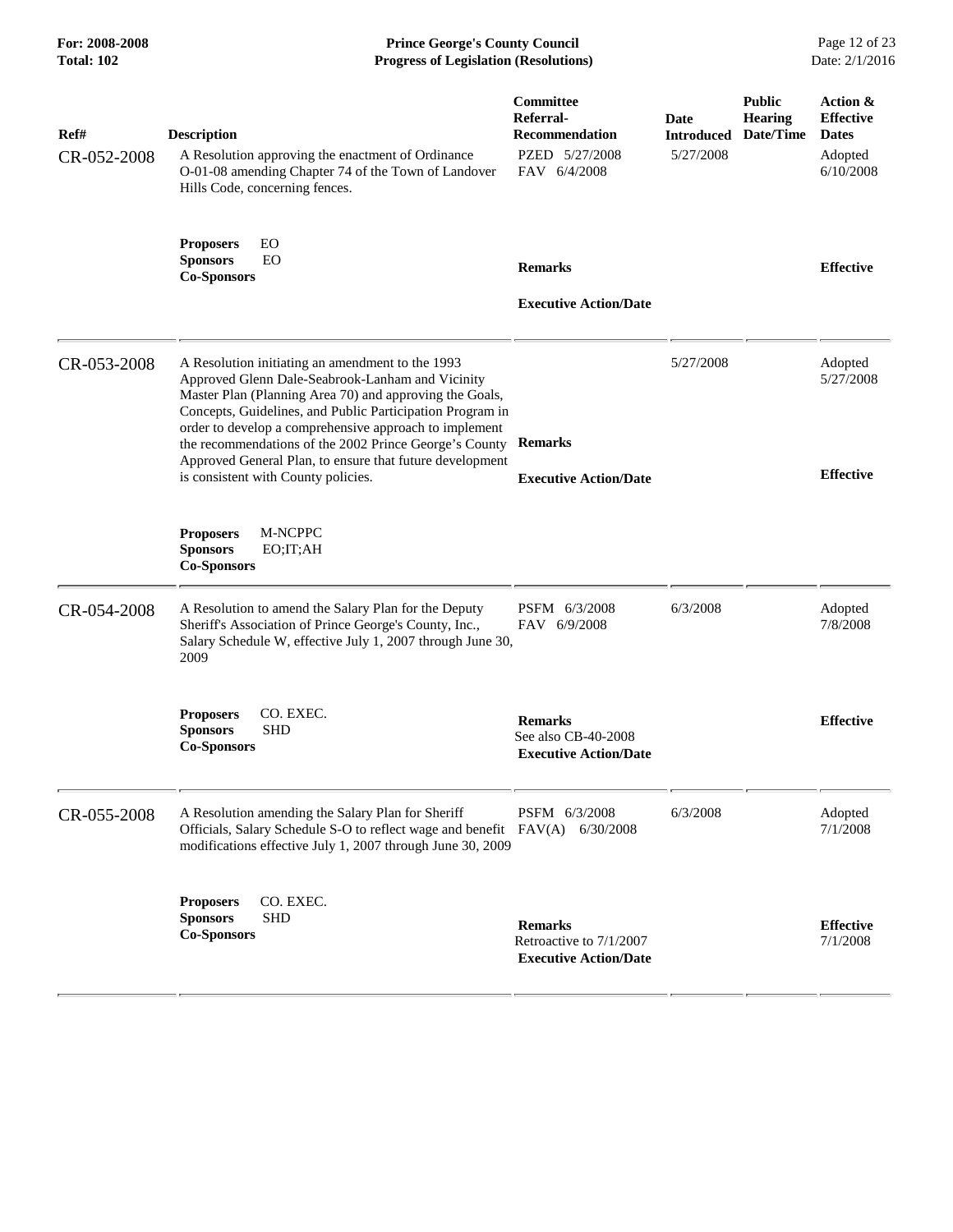**For: 2008-2008 Prince George's County Council** Page 13 of 23<br>**Progress of Legislation (Resolutions)** Date: 2/1/2016 **Total: 102 Progress of Legislation (Resolutions)** 

| Ref#<br>CR-056-2008 | <b>Description</b><br>A Resolution to amend Salary Schedule G to provide a cost PSFM 6/3/2008<br>of living increase of two and one-half percent (2.5%)<br>effective the first full pay period in July 2008; modified<br>health benefit premium costs; and other modified benefits<br>for General Schedule employees                                                                                                                                                                                                                                                                                                                                                                           | Committee<br>Referral-<br><b>Recommendation</b><br>FAV 6/9/2008                                                  | Date<br><b>Introduced</b><br>6/3/2008 | <b>Public</b><br><b>Hearing</b><br>Date/Time | Action &<br><b>Effective</b><br><b>Dates</b><br><b>Effective</b> |
|---------------------|-----------------------------------------------------------------------------------------------------------------------------------------------------------------------------------------------------------------------------------------------------------------------------------------------------------------------------------------------------------------------------------------------------------------------------------------------------------------------------------------------------------------------------------------------------------------------------------------------------------------------------------------------------------------------------------------------|------------------------------------------------------------------------------------------------------------------|---------------------------------------|----------------------------------------------|------------------------------------------------------------------|
|                     | CO. EXEC.<br><b>Proposers</b><br><b>Sponsors</b><br>SHD<br><b>Co-Sponsors</b>                                                                                                                                                                                                                                                                                                                                                                                                                                                                                                                                                                                                                 | <b>Remarks</b><br><b>WITHDRAWN BY</b><br><b>COUNTY EXECUTIVE</b><br>ON 7/14/2008<br><b>Executive Action/Date</b> |                                       |                                              |                                                                  |
| CR-057-2008         | A Resolution amending the Prince George's County<br>"Annual Action Plan: FY 2006," "Annual Action Plan:<br>FY 2007," and "Annual Action Plan: FY 2008" to allow<br>World Arts Focus, Inc. to be reimbursed for certain<br>pre-award costs associated with a project entitled, "World<br>Arts Focus Building a Performance Theater FY 08"                                                                                                                                                                                                                                                                                                                                                      | THE 6/10/2008<br>FAV(A) 7/23/2008                                                                                | 6/10/2008                             | 7/23/2008<br>10:00 AM                        | Adopted<br>7/23/2008                                             |
|                     |                                                                                                                                                                                                                                                                                                                                                                                                                                                                                                                                                                                                                                                                                               | <b>Remarks</b>                                                                                                   |                                       |                                              | <b>Effective</b>                                                 |
|                     | CO. EXEC.<br><b>Proposers</b><br><b>Sponsors</b><br><b>WC</b><br><b>Co-Sponsors</b>                                                                                                                                                                                                                                                                                                                                                                                                                                                                                                                                                                                                           | <b>Executive Action/Date</b><br>S 8/11/2008                                                                      |                                       |                                              |                                                                  |
| CR-058-2008         | A Resolution imposing and levying the tax rates and<br>causing to be raised the amount of taxes required by the<br>adopted budget so as to balance the budget as to proposed<br>income and expenditures for the fiscal year beginning July<br>1, 2008; and to set forth the State tax levy and the<br>Stormwater Management District tax levy.                                                                                                                                                                                                                                                                                                                                                | <b>Remarks</b>                                                                                                   | 6/10/2008                             |                                              | Adopted<br>6/10/2008                                             |
|                     | <b>SHD</b><br><b>Proposers</b><br><b>SHD</b><br><b>Sponsors</b><br><b>Co-Sponsors</b>                                                                                                                                                                                                                                                                                                                                                                                                                                                                                                                                                                                                         | <b>Executive Action/Date</b>                                                                                     |                                       |                                              | <b>Effective</b>                                                 |
| CR-059-2008         | A Resolution expressing Prince George's County's support<br>for the Juneteenth National Holiday Campaign and<br>Observance                                                                                                                                                                                                                                                                                                                                                                                                                                                                                                                                                                    |                                                                                                                  | 6/17/2008                             |                                              | Adopted<br>6/17/2008                                             |
|                     | <b>Proposers</b><br>SHD<br><b>Sponsors</b><br>SHD;WC;EO;CE;MB;AH;IT;TD;TK<br><b>Co-Sponsors</b>                                                                                                                                                                                                                                                                                                                                                                                                                                                                                                                                                                                               | <b>Remarks</b><br><b>Executive Action/Date</b>                                                                   |                                       |                                              | <b>Effective</b>                                                 |
| CR-060-2008         | A Resolution concerning Preparation of a New Sector Plan<br>and Sectional Map Amendment (SMA) and approval of<br>Goals, Concepts, Guidelines, and Public Participation<br>Program for the Port Towns Area for the purpose of<br>initiating an amendment to portions of the 1994 Approved<br>Hyattsville and Vicinity Master Plan (Planning Area 68),<br>the 1994 Approved Bladensburg, New Carrollton and<br>Vicinity Master Plan (Planning Area 69), the 2001<br>Approved Anacostia Trails Heritage Area Management<br>Plan, the 2007 Approved Bladensburg Town Center<br>Sector Plan and approving Goals, Concepts, Guidelines,<br>and a Public Participation Program in order to develop a | <b>Remarks</b><br><b>Executive Action/Date</b>                                                                   | 6/17/2008                             |                                              | Adopted<br>6/17/2008<br><b>Effective</b><br>6/17/2008            |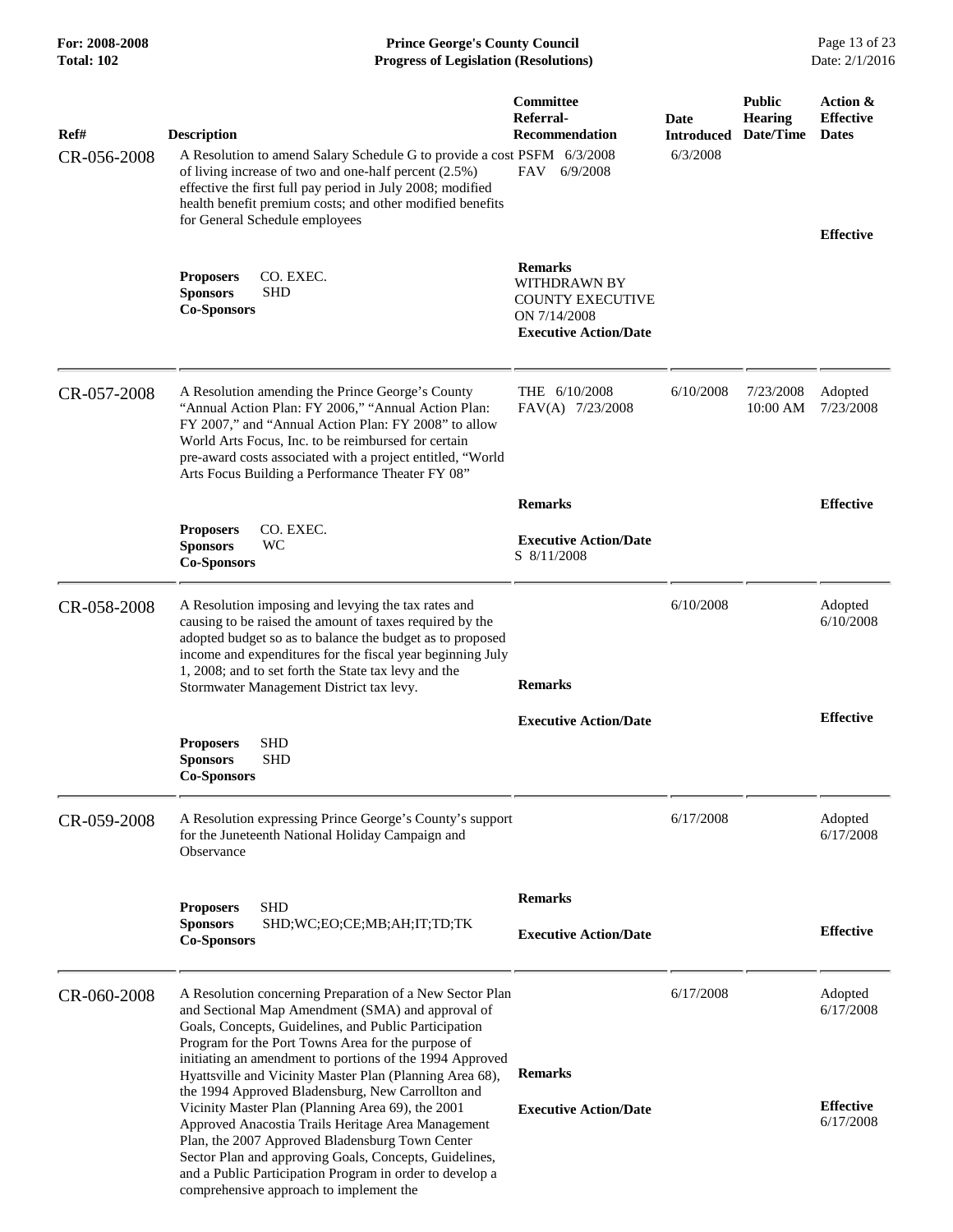| Ref#        | <b>Description</b><br>recommendations of the 2002 Prince George's County<br>Approved General Plan to ensure that future development<br>is consistent with County policies                                                                                                                                                                                                                                                                                                                                                                                                                                                                                                                                            | Committee<br>Referral-<br><b>Recommendation</b>           | Date<br><b>Introduced</b> | <b>Public</b><br><b>Hearing</b><br>Date/Time | Action &<br><b>Effective</b><br><b>Dates</b>          |
|-------------|----------------------------------------------------------------------------------------------------------------------------------------------------------------------------------------------------------------------------------------------------------------------------------------------------------------------------------------------------------------------------------------------------------------------------------------------------------------------------------------------------------------------------------------------------------------------------------------------------------------------------------------------------------------------------------------------------------------------|-----------------------------------------------------------|---------------------------|----------------------------------------------|-------------------------------------------------------|
|             | <b>M-NCPPC</b><br><b>Proposers</b><br><b>Sponsors</b><br>AH<br><b>Co-Sponsors</b>                                                                                                                                                                                                                                                                                                                                                                                                                                                                                                                                                                                                                                    |                                                           |                           |                                              |                                                       |
| CR-061-2008 | A Resolution concerning Preparation of a Sector Plan<br>(Master Plan Amendment) and SMA and approval of<br>Goals, Concepts, Guidelines and Public Participation<br>Program for the Landover Gateway Area for the purpose<br>of initiating an amendment to the 1993 Approved<br>Landover and Vicinity Master Plan (Planning Area 72),<br>the 1990 Approved Largo-Lottsford and Vicinity Master<br>Plan and SMA (Planning Area 73), and approving Goals,<br>Concepts, Guidelines, and a Public Participation Program<br>in order to develop a comprehensive approach to<br>implement the recommendations of the 2002 Approved<br>General Plan to ensure that future development is<br>consistent with County policies. | <b>Remarks</b><br><b>Executive Action/Date</b>            | 6/17/2008                 |                                              | Adopted<br>6/17/2008<br><b>Effective</b><br>6/17/2008 |
|             | M-NCPPC<br><b>Proposers</b><br><b>Sponsors</b><br>AH<br><b>Co-Sponsors</b>                                                                                                                                                                                                                                                                                                                                                                                                                                                                                                                                                                                                                                           |                                                           |                           |                                              |                                                       |
| CR-062-2008 | A Resolution declaring certain parcels of County-owned<br>real property as surplus, and approving the County<br>Executive's plan for disposal of such parcels                                                                                                                                                                                                                                                                                                                                                                                                                                                                                                                                                        | PSFM 6/17/2008<br>$FAV(A)$ 10/14/2008                     | 6/17/2008                 | 11/18/2008 Adopted<br>10:00 AM               | 11/18/2008                                            |
|             | CO. EXEC.<br><b>Proposers</b><br><b>SHD</b><br><b>Sponsors</b><br><b>Co-Sponsors</b>                                                                                                                                                                                                                                                                                                                                                                                                                                                                                                                                                                                                                                 | <b>Remarks</b><br><b>Executive Action/Date</b>            |                           |                                              | <b>Effective</b>                                      |
| CR-063-2008 | A Resolution concerning the 2001 Water and Sewer Plan<br>(April 2008 Amendment Cycle) to change the water and<br>sewer category designations within the 2001 Water and<br>Sewer Plan                                                                                                                                                                                                                                                                                                                                                                                                                                                                                                                                 | THE 6/17/2008<br>$C.0.W.$ $7/23/2008$<br>FAV(A) 7/23/2008 | 6/17/2008                 | 7/23/2008<br>10:00 AM                        | Adopted<br>7/23/2008                                  |
|             | CO. EXEC.<br><b>Proposers</b><br><b>SHD</b><br><b>Sponsors</b><br><b>Co-Sponsors</b>                                                                                                                                                                                                                                                                                                                                                                                                                                                                                                                                                                                                                                 | <b>Remarks</b><br><b>Executive Action/Date</b>            |                           |                                              | <b>Effective</b><br>8/11/2008                         |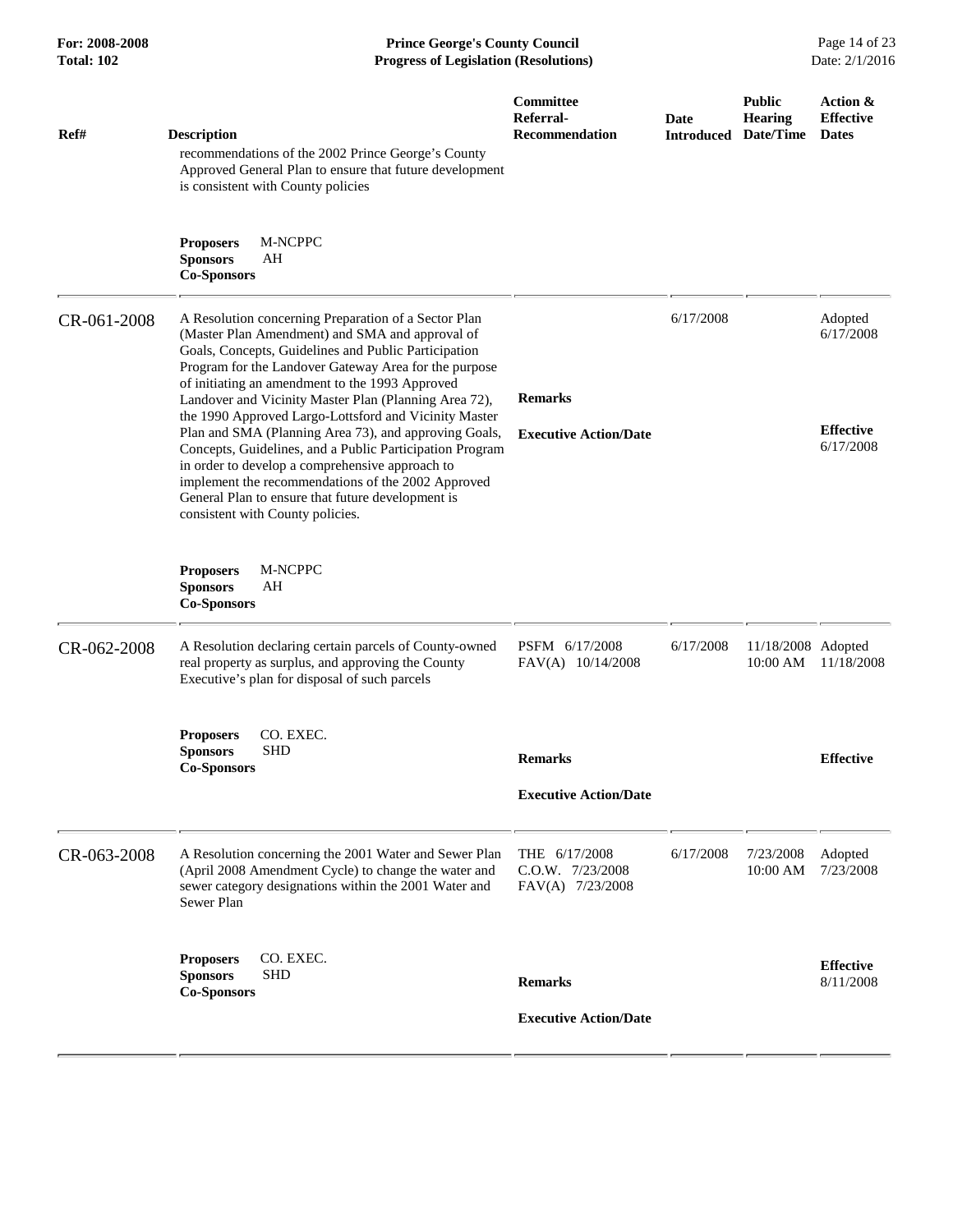#### **For: 2008-2008 Prince George's County Council** Page 15 of 23<br>**Progress of Legislation (Resolutions)** Date: 2/1/2016 **Total: 102 Progress of Legislation (Resolutions)**

| Ref#        | <b>Description</b>                                                                                                                                                                                                                                                                                                                                                                                                                                                                                                                                                                                                                                                                                                                                                                                                                                                                                    | Committee<br>Referral-<br><b>Recommendation</b> | Date<br><b>Introduced</b> | <b>Public</b><br><b>Hearing</b><br>Date/Time | Action &<br><b>Effective</b><br><b>Dates</b> |
|-------------|-------------------------------------------------------------------------------------------------------------------------------------------------------------------------------------------------------------------------------------------------------------------------------------------------------------------------------------------------------------------------------------------------------------------------------------------------------------------------------------------------------------------------------------------------------------------------------------------------------------------------------------------------------------------------------------------------------------------------------------------------------------------------------------------------------------------------------------------------------------------------------------------------------|-------------------------------------------------|---------------------------|----------------------------------------------|----------------------------------------------|
| CR-064-2008 | A Resolution approving financial assistance to the Prince<br>George's County Economic Development Corporation<br>("EDC") from the Maryland Economic Development<br>Assistance Fund ("MEDAF") to conduct a feasibility study<br>of an international office and warehouse business<br>incubator                                                                                                                                                                                                                                                                                                                                                                                                                                                                                                                                                                                                         | PSFM 7/1/2008<br>FAV 7/14/2008                  | 7/1/2008                  |                                              | Adopted<br>7/23/2008                         |
|             |                                                                                                                                                                                                                                                                                                                                                                                                                                                                                                                                                                                                                                                                                                                                                                                                                                                                                                       | <b>Remarks</b>                                  |                           |                                              | <b>Effective</b>                             |
|             | CO. EXEC.<br><b>Proposers</b><br><b>Sponsors</b><br>SHD;IT<br><b>Co-Sponsors</b>                                                                                                                                                                                                                                                                                                                                                                                                                                                                                                                                                                                                                                                                                                                                                                                                                      | <b>Executive Action/Date</b><br>S 8/11/2008     |                           |                                              |                                              |
| CR-065-2008 | A Resolution concerning the Branch Avenue Corridor<br>Sector Plan and Sectional Map Amendment for the<br>purpose of approving with amendments as an act of the<br>County Council of Prince George's County, Maryland,<br>sitting as the District Council, the Sector Plan and<br>Sectional Map Amendment for the Branch Avenue<br>Corridor area, thereby defining long-range land use and<br>development policies and setting forth and adopting<br>detailed zoning proposals for the area comprising the<br>Branch Avenue Corridor from the District of Columbia<br>boundary line to St. Barnabas Road, including the Naylor<br>Road Metro Station, Iverson Mall, and Marlow Heights<br>Shopping Center, Silver Hill Road, Old Silver Hill Road,<br>and the St. Barnabas Road commercial corridor to the<br>Capital Beltway.<br>M-NCPPC<br><b>Proposers</b><br><b>Sponsors</b><br><b>Co-Sponsors</b> | <b>Remarks</b><br><b>Executive Action/Date</b>  | 7/1/2008                  |                                              | <b>Effective</b>                             |
| CR-066-2008 | Zoning Ordinance #18-2008 approving with amendments,<br>the Capitol Heights Transit District Development Plan<br>And Transit District Overlay Zoning Map Amendment as<br>transmitted by the Planning Board                                                                                                                                                                                                                                                                                                                                                                                                                                                                                                                                                                                                                                                                                            |                                                 | 7/1/2008                  |                                              | Adopted<br>7/1/2008                          |
|             |                                                                                                                                                                                                                                                                                                                                                                                                                                                                                                                                                                                                                                                                                                                                                                                                                                                                                                       | <b>Remarks</b>                                  |                           |                                              |                                              |
|             | M-NCPPC<br><b>Proposers</b><br><b>Sponsors</b><br><b>Co-Sponsors</b>                                                                                                                                                                                                                                                                                                                                                                                                                                                                                                                                                                                                                                                                                                                                                                                                                                  | <b>Executive Action/Date</b>                    |                           |                                              | <b>Effective</b>                             |
| CR-067-2008 | A Resolution concerning the Listing of Local Questions of C.O.W. 7/21/2008<br>the 2008 Ballot for the purpose of designating the order<br>and form in which local questions shall be placed on the<br>2008 Ballot and matters related thereto.                                                                                                                                                                                                                                                                                                                                                                                                                                                                                                                                                                                                                                                        | FAV(A) 7/21/2008                                | 7/23/2008                 |                                              | Adopted<br>7/23/2008                         |
|             | <b>SHD</b><br><b>Proposers</b><br><b>SHD</b><br><b>Sponsors</b><br><b>Co-Sponsors</b>                                                                                                                                                                                                                                                                                                                                                                                                                                                                                                                                                                                                                                                                                                                                                                                                                 | <b>Remarks</b><br><b>Executive Action/Date</b>  |                           |                                              | <b>Effective</b>                             |
|             |                                                                                                                                                                                                                                                                                                                                                                                                                                                                                                                                                                                                                                                                                                                                                                                                                                                                                                       |                                                 |                           |                                              |                                              |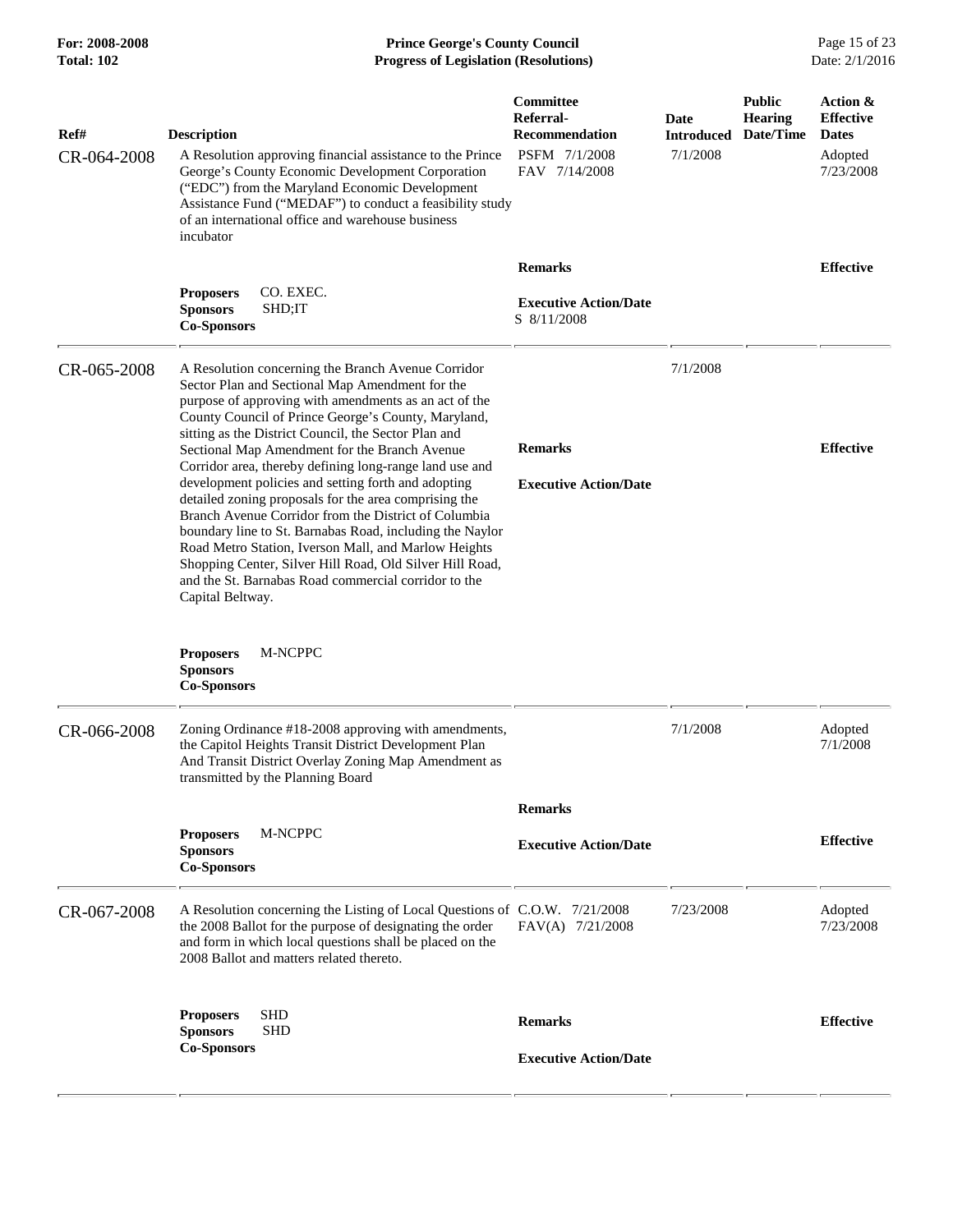**For: 2008-2008 Prince George's County Council** Page 16 of 23<br>**Progress of Legislation (Resolutions)** Date: 2/1/2016 **Total: 102 Progress of Legislation (Resolutions)** 

| Ref#<br>CR-068-2008 | <b>Description</b><br>A Resolution concerning the Enactment of a Certain<br>Ordinance of the City of New Carrollton for the purpose of<br>approving the enactment of Ordinance No. 07-19,<br>amending Chapter 66 of the Code of the City of New<br>Carrollton concerning storage. | Committee<br>Referral-<br><b>Recommendation</b><br><b>Remarks</b> | Date<br><b>Introduced</b><br>7/15/2008 | <b>Public</b><br><b>Hearing</b><br>Date/Time | Action &<br><b>Effective</b><br><b>Dates</b><br>Adopted<br>7/23/2008 |
|---------------------|-----------------------------------------------------------------------------------------------------------------------------------------------------------------------------------------------------------------------------------------------------------------------------------|-------------------------------------------------------------------|----------------------------------------|----------------------------------------------|----------------------------------------------------------------------|
|                     | <b>Proposers</b><br>EO<br><b>Sponsors</b><br>EO<br><b>Co-Sponsors</b>                                                                                                                                                                                                             | <b>Executive Action/Date</b>                                      |                                        |                                              | <b>Effective</b>                                                     |
| CR-069-2008         | A Resolution concerning the Enactment of a Certain<br>Ordinance of the City of Glenarden for the purpose of<br>approving the enactment of Ordinance No. O-11-2008,<br>amending Chapter 149 of the Code of the City of<br>Glenarden concerning residential parking.                | <b>Remarks</b>                                                    | 7/15/2008                              |                                              | Adopted<br>7/23/2008                                                 |
|                     | <b>Proposers</b><br>AH<br><b>SHD</b><br><b>Sponsors</b><br><b>Co-Sponsors</b>                                                                                                                                                                                                     | <b>Executive Action/Date</b>                                      |                                        |                                              | <b>Effective</b>                                                     |
| CR-070-2008         | A Resolution proposing amendments to the Branch<br>Avenue Corridor Sector Plan and Sectional Map<br>Amendment and directing that a public hearing be held to<br>receive testimony on the proposed amendments                                                                      |                                                                   | 7/15/2008                              |                                              | Adopted<br>7/15/2008                                                 |
|                     | M-NCPPC<br><b>Proposers</b><br><b>Sponsors</b><br>CE;TK;SHD;TD;MB<br><b>Co-Sponsors</b>                                                                                                                                                                                           | <b>Remarks</b><br><b>Executive Action/Date</b>                    |                                        |                                              | <b>Effective</b>                                                     |
| CR-071-2008         | A Resolution expressing the County Council's support for<br>the Enough is Enough Campaign for Corporate<br>Responsibility in Entertainment.                                                                                                                                       |                                                                   | 7/15/2008                              |                                              | Adopted<br>7/15/2008                                                 |
|                     | <b>Proposers</b><br>TK;MB<br><b>Sponsors</b><br>TK;MB<br><b>Co-Sponsors</b>                                                                                                                                                                                                       | <b>Remarks</b><br><b>Executive Action/Date</b>                    |                                        |                                              | <b>Effective</b>                                                     |
| CR-072-2008         | A Resolution concerning the County's Minority Business<br>Enterprise Program for the purpose of adopting the<br>findings, results and recommendations of the study of the<br>County's Minority Business Enterprise program.                                                       |                                                                   | 7/15/2008                              |                                              | Adopted<br>7/15/2008                                                 |
|                     |                                                                                                                                                                                                                                                                                   | <b>Remarks</b>                                                    |                                        |                                              |                                                                      |
|                     | <b>SHD</b><br><b>Proposers</b><br><b>Sponsors</b><br>SHD;CE;MB<br><b>Co-Sponsors</b>                                                                                                                                                                                              | <b>Executive Action/Date</b>                                      |                                        |                                              | <b>Effective</b>                                                     |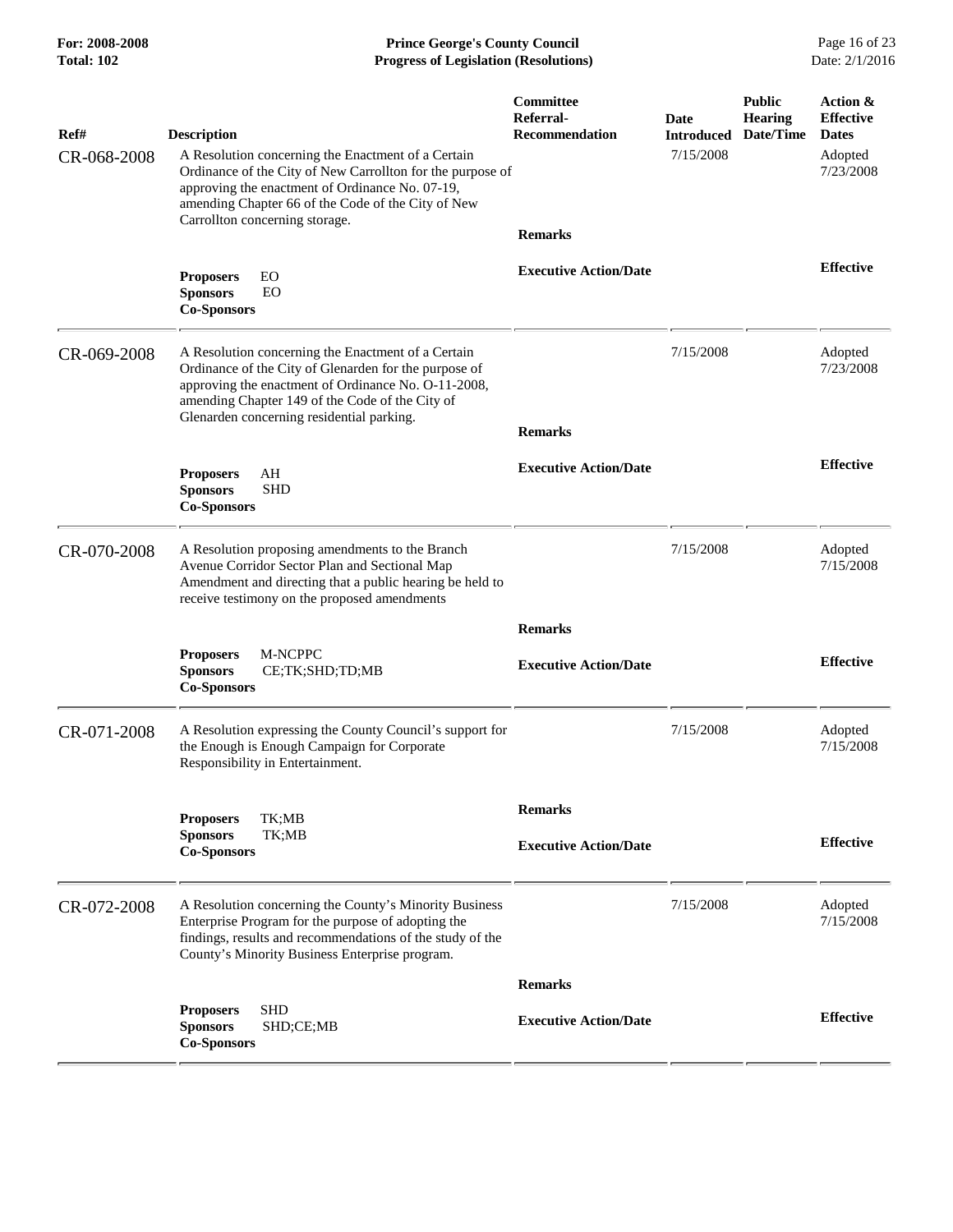**For: 2008-2008 Prince George's County Council** Page 17 of 23<br>**Progress of Legislation (Resolutions)** Date: 2/1/2016 **Total: 102 Progress of Legislation (Resolutions)** 

| Ref#<br>CR-073-2008 | <b>Description</b><br>A Resolution for the purpose of expressing the County<br>Council's support for proclaiming July 19-27, 2008 as<br>Maryland Buy Local Challenge Week in Prince George's<br>County.                                                                                   | Committee<br>Referral-<br><b>Recommendation</b> | Date<br><b>Introduced</b><br>7/15/2008 | <b>Public</b><br><b>Hearing</b><br>Date/Time | Action &<br><b>Effective</b><br><b>Dates</b><br>Adopted<br>7/15/2008 |
|---------------------|-------------------------------------------------------------------------------------------------------------------------------------------------------------------------------------------------------------------------------------------------------------------------------------------|-------------------------------------------------|----------------------------------------|----------------------------------------------|----------------------------------------------------------------------|
|                     | TD<br><b>Proposers</b>                                                                                                                                                                                                                                                                    | <b>Remarks</b>                                  |                                        |                                              |                                                                      |
|                     | <b>Sponsors</b><br>TD<br><b>Co-Sponsors</b>                                                                                                                                                                                                                                               | <b>Executive Action/Date</b>                    |                                        |                                              | <b>Effective</b>                                                     |
| CR-074-2008         | A Resolution amending the Prince George's County<br>2002-2011 Ten Year Solid Waste Management Plan by<br>adding the Western Branch Transfer Station Facility<br>located at 6550 SE Crain Highway, Upper Marlboro.                                                                         | THE 7/23/2008<br>FAV(A) 9/11/2008               | 7/23/2008                              | 9/9/2008<br>1:30 PM                          | Adopted<br>9/16/2008                                                 |
|                     | <b>Proposers</b><br>SHD<br>SHD;CE<br><b>Sponsors</b><br><b>Co-Sponsors</b>                                                                                                                                                                                                                | <b>Remarks</b>                                  |                                        |                                              | <b>Effective</b><br>9/29/2008                                        |
|                     |                                                                                                                                                                                                                                                                                           | <b>Executive Action/Date</b>                    |                                        |                                              |                                                                      |
| CR-075-2008         | A Resolution concerning issuing a subpoena pursuant to<br>Section 1012 of the Charter for Prince George's County in<br>response to a request initiated by the Personnel Board<br>pursuant to Section 16-105 of the County Code                                                            |                                                 | 7/23/2008                              |                                              | Adopted<br>7/23/2008                                                 |
|                     |                                                                                                                                                                                                                                                                                           | <b>Remarks</b>                                  |                                        |                                              |                                                                      |
|                     | <b>SHD</b><br><b>Proposers</b><br><b>Sponsors</b><br><b>SHD</b><br><b>Co-Sponsors</b>                                                                                                                                                                                                     | <b>Executive Action/Date</b>                    |                                        |                                              | <b>Effective</b>                                                     |
| CR-076-2008         | A Resolution for the purpose of adopting a Debt<br>Management Policy for Prince George's County to provide FAV 10/20/2008<br>guidelines for the issuance of bonds and other forms of<br>indebtedness to finance capital improvements, equipment<br>acquisition and other related services | PSFM 9/9/2008                                   | 9/9/2008                               |                                              | Adopted<br>11/5/2008                                                 |
|                     | CO. EXEC.<br><b>Proposers</b>                                                                                                                                                                                                                                                             | <b>Remarks</b>                                  |                                        |                                              | <b>Effective</b>                                                     |
|                     | <b>Sponsors</b><br><b>SHD</b><br><b>Co-Sponsors</b>                                                                                                                                                                                                                                       | <b>Executive Action/Date</b><br>S 11/18/2008    |                                        |                                              |                                                                      |
| CR-077-2008         | A Resolution approving amendments to the "General<br>Specifications and Standards for Highway and Street<br>Construction" and the "Specifications and Standards for<br>Highway Traffic Signals" of the Department of Public<br>Works and Transportation ("DPW&T")                         | THE $9/9/2008$<br>FAV<br>11/13/2008             | 9/9/2008                               |                                              | Adopted<br>11/18/2008                                                |
|                     |                                                                                                                                                                                                                                                                                           | <b>Remarks</b>                                  |                                        |                                              | <b>Effective</b>                                                     |
|                     | CO. EXEC.<br><b>Proposers</b><br>SHD;TK;TD<br><b>Sponsors</b><br><b>Co-Sponsors</b>                                                                                                                                                                                                       | <b>Executive Action/Date</b>                    |                                        |                                              |                                                                      |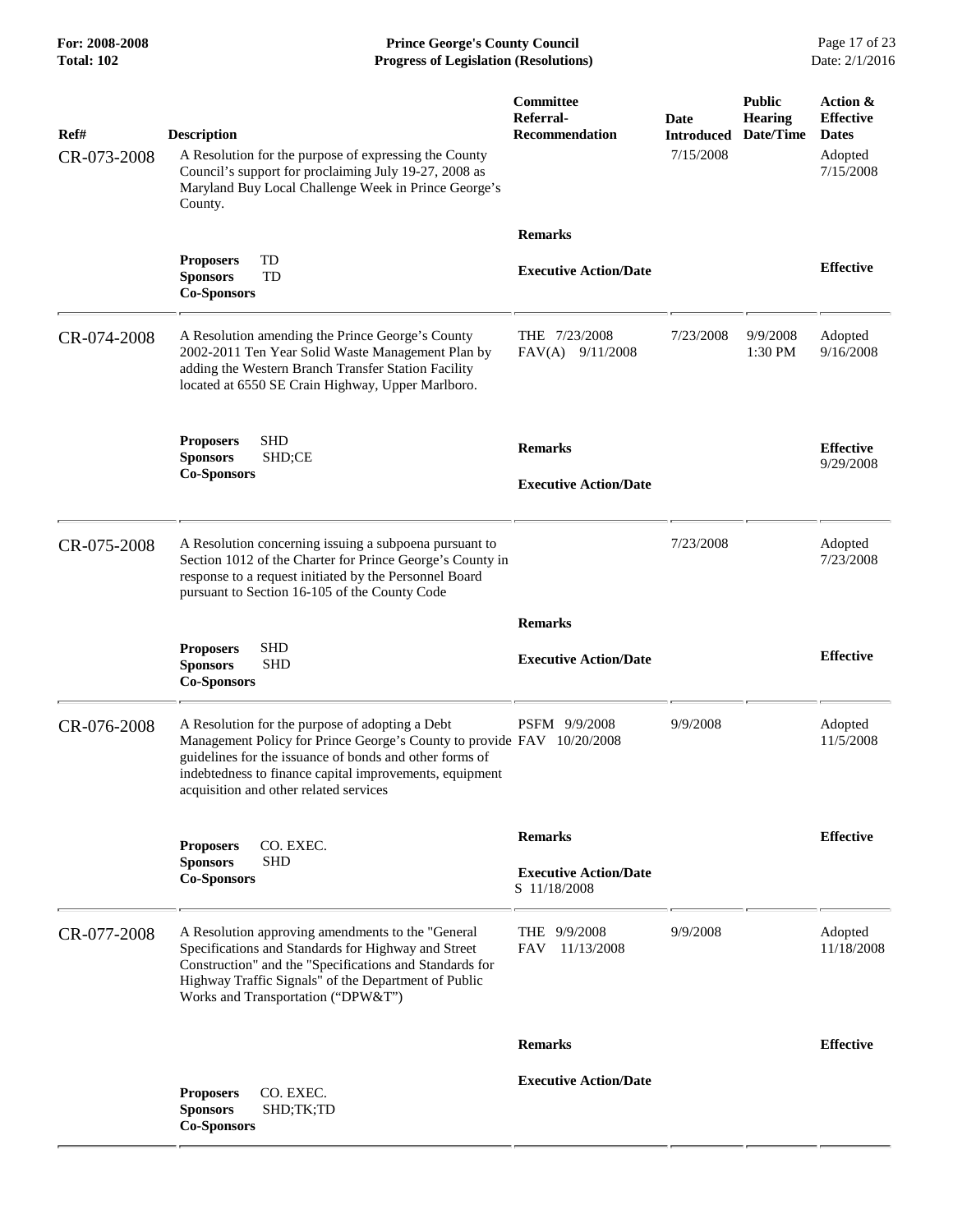## **For: 2008-2008 Prince George's County Council** Page 18 of 23<br>**Progress of Legislation (Resolutions)** Date: 2/1/2016 **Total: 102 Progress of Legislation (Resolutions)**

| Ref#<br>CR-078-2008 | <b>Description</b><br>A Resolution initiating an amendment to the 2006<br>Approved Master Plan for Bowie and Vicinity and<br>Sectional Map Amendment (Planning Areas 71A, 71B,<br>74A, and 74B), and the 2002 Prince George's County<br>Approved General Plan, and approving Goals, Concepts,<br>Guidelines, and Public Participation Program in order to<br>develop a comprehensive approach to implement the<br>recommendations of the 2002 General Plan to ensure that<br>future development is consistent with county policies. | Committee<br>Referral-<br><b>Recommendation</b><br><b>Remarks</b><br><b>Executive Action/Date</b> | Date<br><b>Introduced</b><br>9/9/2008 | <b>Public</b><br><b>Hearing</b><br>Date/Time | Action &<br><b>Effective</b><br><b>Dates</b><br>Adopted<br>9/9/2008<br><b>Effective</b><br>9/9/2008 |
|---------------------|-------------------------------------------------------------------------------------------------------------------------------------------------------------------------------------------------------------------------------------------------------------------------------------------------------------------------------------------------------------------------------------------------------------------------------------------------------------------------------------------------------------------------------------|---------------------------------------------------------------------------------------------------|---------------------------------------|----------------------------------------------|-----------------------------------------------------------------------------------------------------|
|                     | <b>Proposers</b><br>M-NCPPC<br><b>Sponsors</b><br>SHD;IT<br><b>Co-Sponsors</b>                                                                                                                                                                                                                                                                                                                                                                                                                                                      |                                                                                                   |                                       |                                              |                                                                                                     |
| CR-079-2008         | A Resolution to amend Salary Schedule G to provide a cost<br>of living increase of two and one-half percent (2.5%)<br>retroactively effective the first full pay period in July 2008;<br>modified health benefit premium costs; and other modified<br>benefits for General Schedule employees                                                                                                                                                                                                                                       | <b>Remarks</b>                                                                                    | 9/16/2008                             |                                              | Adopted<br>9/16/2008                                                                                |
|                     | CO. EXEC.<br><b>Proposers</b><br><b>Sponsors</b><br><b>SHD</b><br><b>Co-Sponsors</b>                                                                                                                                                                                                                                                                                                                                                                                                                                                | Retroactive to 7/1/2008.<br><b>Executive Action/Date</b>                                          |                                       | <b>Effective</b><br>9/16/2008                |                                                                                                     |
| CR-080-2008         | A Resolution concerning Preparation of a new Master Plan<br>and Section Map Amendment (SMA) and approval of<br>Goals, Concepts, Guidelines, and Public Participation<br>Program for Subregion 4 (Planning areas 72, 75A, and<br>75B).                                                                                                                                                                                                                                                                                               | <b>Remarks</b>                                                                                    | 9/16/2008                             |                                              | Adopted<br>9/16/2008                                                                                |
|                     | M-NCPPC<br><b>Proposers</b><br><b>Sponsors</b><br>SHD;CE;AH<br><b>Co-Sponsors</b>                                                                                                                                                                                                                                                                                                                                                                                                                                                   | <b>Executive Action/Date</b>                                                                      |                                       |                                              | <b>Effective</b><br>9/16/2008                                                                       |
| CR-081-2008         | A Resolution to establish a Furlough Plan for County<br>employees to offset the ascertained revenue shortfall<br>during Fiscal Year 2009                                                                                                                                                                                                                                                                                                                                                                                            |                                                                                                   | 9/16/2008                             |                                              | Adopted<br>9/16/2008                                                                                |
|                     | CO. EXEC.<br><b>Proposers</b><br><b>Sponsors</b><br>SHD<br><b>Co-Sponsors</b>                                                                                                                                                                                                                                                                                                                                                                                                                                                       | <b>Remarks</b><br><b>Executive Action/Date</b>                                                    |                                       |                                              | <b>Effective</b><br>9/16/2008                                                                       |
| CR-082-2008         | A Resolution to amend the Salary Plan for Prince George's PSFM 9/23/2008<br>Correctional Officers' Association, Inc. (PGCOA)<br>(Correctional Officers) Salary Schedule D, effective July 1,<br>2007 through June 30, 2009                                                                                                                                                                                                                                                                                                          | FAV 9/23/2008                                                                                     | 9/23/2008                             |                                              | Adopted<br>10/7/2008                                                                                |
|                     | CO. EXEC.<br><b>Proposers</b><br><b>Sponsors</b><br>SHD;TD;TK<br><b>Co-Sponsors</b>                                                                                                                                                                                                                                                                                                                                                                                                                                                 | <b>Remarks</b><br>See also CB-62-2008<br><b>Executive Action/Date</b>                             |                                       |                                              | <b>Effective</b>                                                                                    |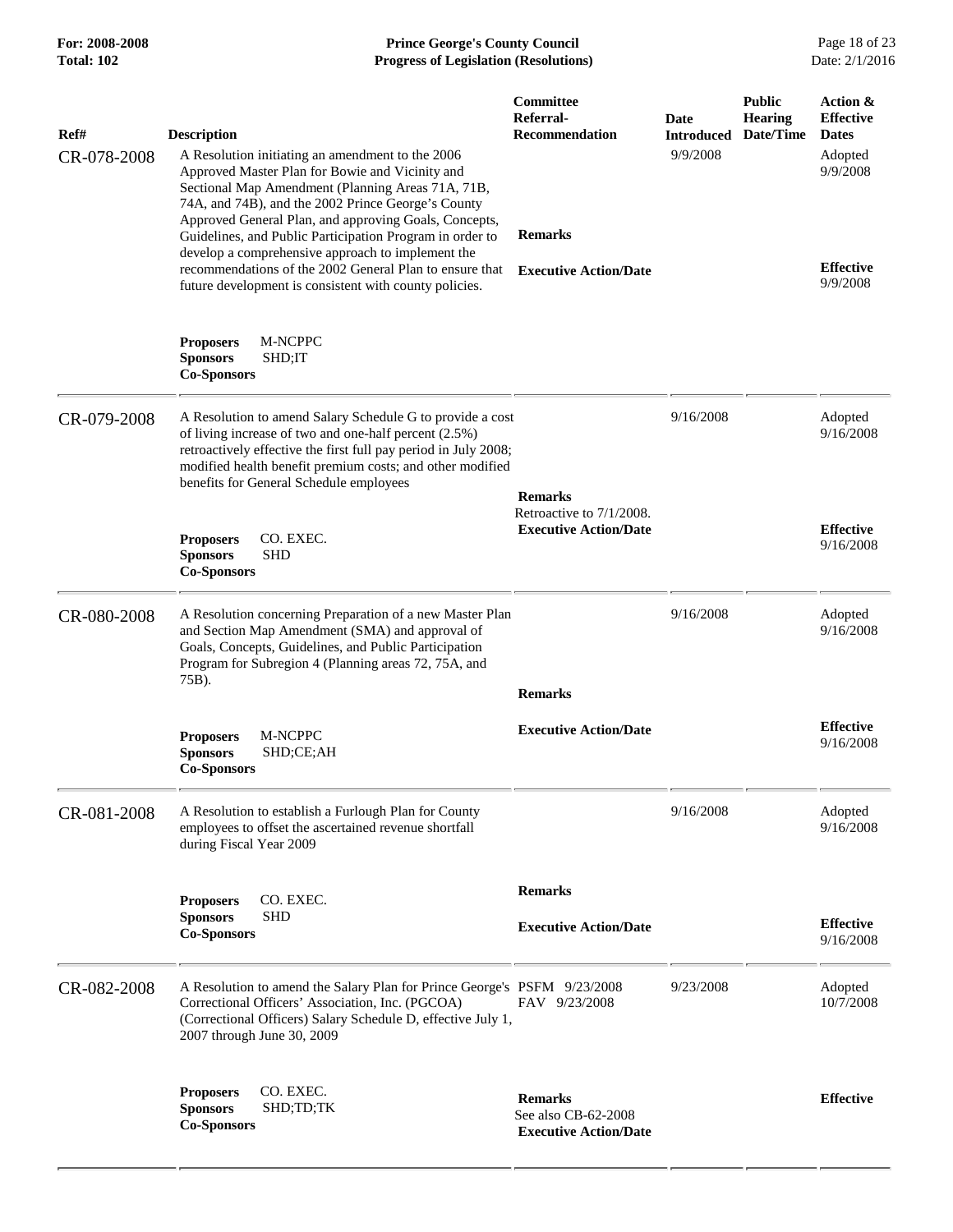**For: 2008-2008 Prince George's County Council** Page 19 of 23<br>**Progress of Legislation (Resolutions)** Date: 2/1/2016 **Total: 102 Progress of Legislation (Resolutions)** 

| Ref#<br>CR-083-2008 | <b>Description</b><br>A Resolution expressing the Prince George's County<br>Council support for the reduced use of non-biodegradable<br>plastic shopping bags by retailers and grocery stores by<br>encouraging recycling and the availability and use of<br>re-usable bags by the businesses and citizens of Prince<br>George's County.                                                                                                                                                                                                                                                                                                   | <b>Committee</b><br>Referral-<br><b>Recommendation</b><br>THE 9/23/2008<br>HELD 10/9/2008<br>FAV(A) 10/23/2008 | Date<br><b>Introduced</b><br>9/23/2008 | <b>Public</b><br><b>Hearing</b><br>Date/Time | Action &<br><b>Effective</b><br><b>Dates</b><br>Adopted<br>10/28/2008 |
|---------------------|--------------------------------------------------------------------------------------------------------------------------------------------------------------------------------------------------------------------------------------------------------------------------------------------------------------------------------------------------------------------------------------------------------------------------------------------------------------------------------------------------------------------------------------------------------------------------------------------------------------------------------------------|----------------------------------------------------------------------------------------------------------------|----------------------------------------|----------------------------------------------|-----------------------------------------------------------------------|
|                     | AH<br><b>Proposers</b><br><b>Sponsors</b><br>AH;EO;CE;MB;SHD;IT;TK<br><b>Co-Sponsors</b>                                                                                                                                                                                                                                                                                                                                                                                                                                                                                                                                                   | <b>Remarks</b><br><b>Executive Action/Date</b>                                                                 |                                        |                                              | <b>Effective</b>                                                      |
| CR-084-2008         | A Resolution establishing that the Jefferson Square at<br>College Park and Jefferson at College Park West<br>residential projects, located in census tract number 8070,<br>qualify for a revitalization/redevelopment tax credit,<br>pursuant to Section 10-235.02 of the Prince George's<br>County Code.                                                                                                                                                                                                                                                                                                                                  | THE $9/23/2008$<br>10/14/2008<br><b>HELD</b><br>10/27/2008<br>HELD<br><b>FAV</b><br>11/10/2008                 | 9/23/2008                              |                                              | Adopted<br>11/18/2008                                                 |
|                     | TD<br><b>Proposers</b><br><b>Sponsors</b><br>TD;EO<br><b>Co-Sponsors</b>                                                                                                                                                                                                                                                                                                                                                                                                                                                                                                                                                                   | <b>Remarks</b><br><b>Executive Action/Date</b>                                                                 |                                        |                                              | <b>Effective</b>                                                      |
| CR-085-2008         | A Resolution concerning the State of Maryland<br>Neighborhood and Community Assistance Program for the FAV 10/9/2008<br>purpose of expressing approval of the project submitted by<br>Prince George's Financial Services Corporation ("FSC<br>First"), to the Maryland Department of Housing and<br>Community Development for participation in the<br>Department's Community Investment Tax Credit Program                                                                                                                                                                                                                                 | THE $9/30/2008$<br><b>Remarks</b>                                                                              | 9/30/2008                              |                                              | Adopted<br>10/21/2008<br><b>Effective</b>                             |
|                     | CO. EXEC.<br><b>Proposers</b><br><b>Sponsors</b><br>TD;TK;SHD<br><b>Co-Sponsors</b>                                                                                                                                                                                                                                                                                                                                                                                                                                                                                                                                                        | <b>Executive Action/Date</b><br>S 11/5/2008                                                                    |                                        |                                              |                                                                       |
| CR-086-2008         | A Resolution approving with amendments as an act of the<br>County Council of Prince George's County, Maryland,<br>sitting as the District Council, the Sector Plan and<br>Sectional Map Amendment for the Branch Avenue<br>Corridor area, thereby defining long-range land use and<br>development policies and setting forth and adopting<br>detailed zoning proposals for the area comprising the<br>Branch Avenue Corridor from the District of Columbia<br>boundary line to St. Barnabas Road, including the Naylor<br>Road Metro Station, Iverson Mall, and Marlow Heights<br>Shopping Center, Silver Hill Road, Old Silver Hill Road, | <b>Remarks</b><br><b>Executive Action/Date</b>                                                                 | 9/30/2008                              |                                              | Adopted<br>9/30/2008<br><b>Effective</b><br>9/30/2008                 |
|                     | and the St. Barnabas Road commercial corridor to the<br>Capital Beltway.<br>M-NCPPC<br><b>Proposers</b><br><b>Sponsors</b><br>SHD;CE;AH;TK;TD<br><b>Co-Sponsors</b>                                                                                                                                                                                                                                                                                                                                                                                                                                                                        |                                                                                                                |                                        |                                              |                                                                       |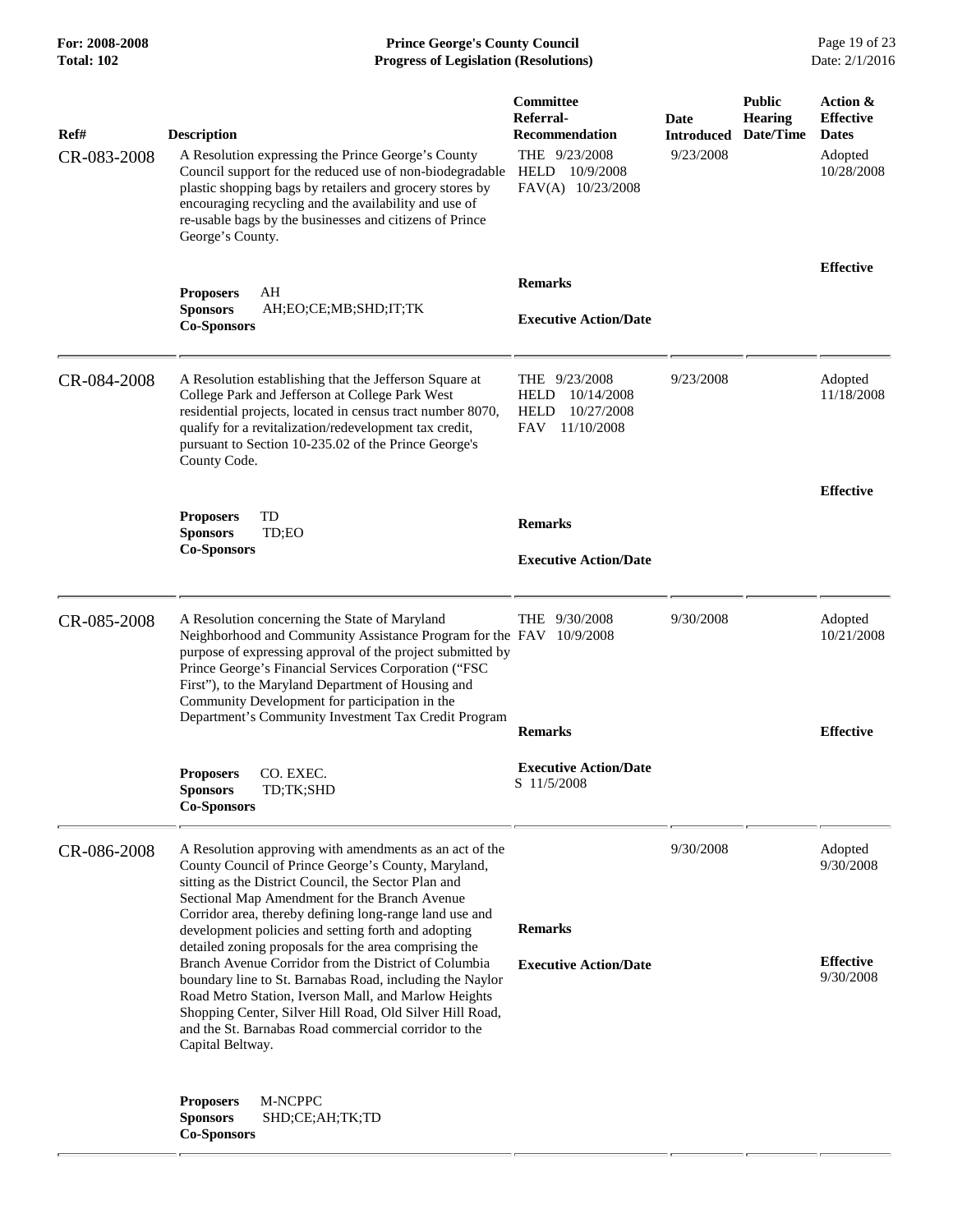**For: 2008-2008 Prince George's County Council** Page 20 of 23<br>**Progress of Legislation (Resolutions)** Date: 2/1/2016 **Total: 102 Progress of Legislation (Resolutions)** 

| Ref#<br>CR-087-2008 | <b>Description</b><br>A Resolution for the purpose of supporting the Federal<br>Governments attempt to give full and equal consideration<br>to Prince George's County when choosing leases for<br>Federal Office Space in the Washington D.C. Metropolitan<br>Area.                                                                                                   | Committee<br>Referral-<br><b>Recommendation</b>                         | Date<br><b>Introduced Date/Time</b><br>9/30/2008 | <b>Public</b><br><b>Hearing</b> | Action &<br><b>Effective</b><br><b>Dates</b><br>Adopted<br>9/30/2008 |
|---------------------|-----------------------------------------------------------------------------------------------------------------------------------------------------------------------------------------------------------------------------------------------------------------------------------------------------------------------------------------------------------------------|-------------------------------------------------------------------------|--------------------------------------------------|---------------------------------|----------------------------------------------------------------------|
|                     | WC:SHD<br><b>Proposers</b><br><b>Sponsors</b><br>SHD;EO;CE;MB;AH;TK;TD;IT<br><b>Co-Sponsors</b>                                                                                                                                                                                                                                                                       | <b>Remarks</b><br><b>Executive Action/Date</b><br>S 10/14/2008          |                                                  |                                 | <b>Effective</b>                                                     |
| CR-088-2008         | A Resolution establishing that a multi-family unit<br>development known as the University View Project,<br>located in census tract number 8070, qualifies for a<br>revitalization/redevelopment tax credit pursuant to Section<br>10-235.02 of the Prince George's County Code.                                                                                       | PSFM 10/7/2008<br>10/27/2008<br><b>HELD</b><br><b>FAV</b><br>11/10/2008 | 10/7/2008                                        |                                 | Adopted<br>11/18/2008                                                |
|                     | <b>Proposers</b><br>EO<br><b>Sponsors</b><br>EO<br><b>Co-Sponsors</b>                                                                                                                                                                                                                                                                                                 | <b>Remarks</b><br><b>Executive Action/Date</b>                          |                                                  |                                 | <b>Effective</b>                                                     |
| CR-089-2008         | A Resolution concerning the State of Maryland<br>Neighborhood and Community Assistance Program for the FAV 10/23/2008<br>purpose of expressing approval of the project submitted by<br>CASA of Maryland, Inc., to the Maryland Department of<br>Housing and Community Development for participation in<br>the Department's Community Investment Tax Credit<br>Program | THE $10/7/2008$<br><b>Remarks</b>                                       | 10/7/2008                                        |                                 | Adopted<br>10/28/2008<br><b>Effective</b>                            |
|                     | <b>Proposers</b><br>CO. EXEC.<br><b>Sponsors</b><br>SHD;WC;EO;MB<br><b>Co-Sponsors</b>                                                                                                                                                                                                                                                                                | <b>Executive Action/Date</b><br>S 11/10/2008                            |                                                  |                                 |                                                                      |
| CR-090-2008         | A Resolution concerning the 2001 Water and Sewer Plan<br>(August 2008 Amendment Cycle) to change the water and FAV(A) 11/13/2008<br>sewer category designations within the 2001 Water and<br>Sewer Plan                                                                                                                                                               | THE 11/5/2008                                                           | 10/7/2008                                        |                                 | Adopted<br>11/18/2008                                                |
|                     | <b>Proposers</b><br>CO. EXEC.<br><b>SHD</b><br><b>Sponsors</b><br><b>Co-Sponsors</b>                                                                                                                                                                                                                                                                                  | <b>Remarks</b><br><b>Executive Action/Date</b>                          |                                                  |                                 | <b>Effective</b>                                                     |
| CR-091-2008         | A Resolution adopting the 2008 Water and Sewer Plan and THE 10/7/2008<br>the 2008 Water and Sewer Category Maps, and revising<br>the fee schedule for administering Water and Sewer Plan<br>amendments, and the purchase of maps and related<br>materials                                                                                                             | FAV(A) 11/13/2008                                                       | 10/7/2008                                        | 11/5/2008<br>10:00 AM           | Adopted<br>11/18/2008                                                |
|                     | <b>Proposers</b><br>CO. EXEC.<br><b>SHD</b><br><b>Sponsors</b><br><b>Co-Sponsors</b>                                                                                                                                                                                                                                                                                  | <b>Remarks</b><br><b>Executive Action/Date</b>                          |                                                  |                                 | <b>Effective</b><br>1/14/2009                                        |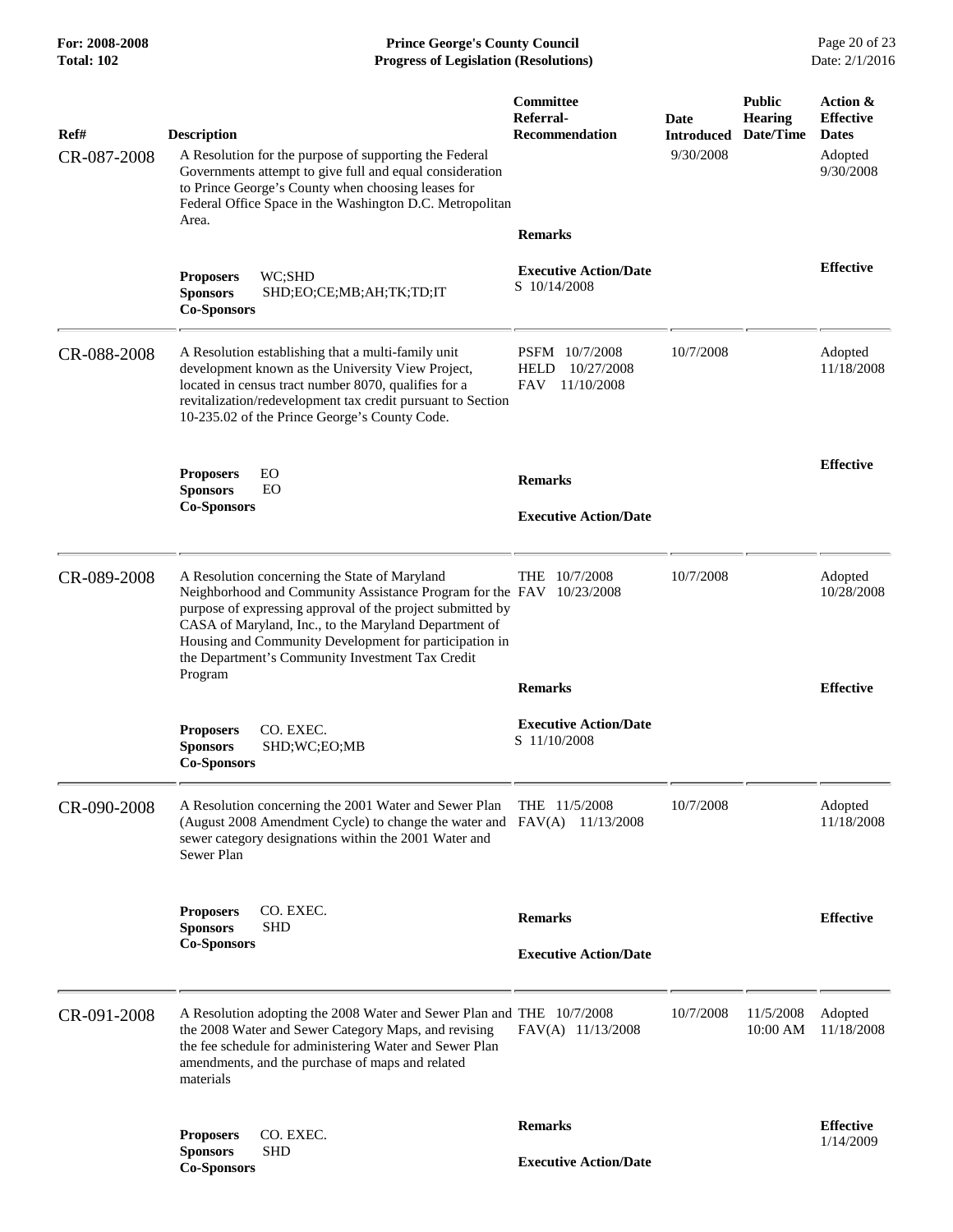## **For: 2008-2008 Prince George's County Council** Page 21 of 23<br>**Progress of Legislation (Resolutions)** Date: 2/1/2016 **Total: 102 Progress of Legislation (Resolutions)**

| Ref#        | <b>Description</b>                                                                                                                                                                                                                                                                                                                                                                                                                                                                                                                    | Committee<br>Referral-<br><b>Recommendation</b> | Date<br><b>Introduced</b> | <b>Public</b><br><b>Hearing</b><br>Date/Time | Action &<br><b>Effective</b><br><b>Dates</b> |
|-------------|---------------------------------------------------------------------------------------------------------------------------------------------------------------------------------------------------------------------------------------------------------------------------------------------------------------------------------------------------------------------------------------------------------------------------------------------------------------------------------------------------------------------------------------|-------------------------------------------------|---------------------------|----------------------------------------------|----------------------------------------------|
| CR-092-2008 | A Resolution recommending that the Maryland<br>Agricultural Land Preservation Foundation approves the<br>petition of George H. Kuehn, Catherine R. Kuehn and<br>Bernard P. Kuehn to establish an agricultural district,<br>reference Tax Map 150/Grid E4/Parcel 25/Tax Accounts<br>05-0339911 and 05-0339903.                                                                                                                                                                                                                         | THE 10/14/2008<br>FAV 11/13/2008                | 10/14/2008                | 11/18/2008 Adopted<br>10:00 AM               | 11/18/2008                                   |
|             |                                                                                                                                                                                                                                                                                                                                                                                                                                                                                                                                       | <b>Remarks</b>                                  |                           |                                              | <b>Effective</b>                             |
|             | M-NCPPC<br><b>Proposers</b><br><b>Sponsors</b><br>MB;SHD<br><b>Co-Sponsors</b>                                                                                                                                                                                                                                                                                                                                                                                                                                                        | <b>Executive Action/Date</b><br>S 11/24/2008    |                           |                                              |                                              |
| CR-093-2008 | A Resolution increasing the additional fee on marriage<br>licenses to finance Battered Spouse Shelters and Domestic<br>Violence programs in the County.                                                                                                                                                                                                                                                                                                                                                                               | FAV(A)<br>10/27/2008                            | 10/14/2008                |                                              | Adopted<br>11/5/2008                         |
|             | IT;EO;TD<br><b>Proposers</b><br><b>Sponsors</b><br>IT;EO;TD;WC;MB;AH<br><b>Co-Sponsors</b>                                                                                                                                                                                                                                                                                                                                                                                                                                            | <b>Remarks</b><br><b>Executive Action/Date</b>  |                           |                                              | <b>Effective</b>                             |
| CR-094-2008 | A Resolution initiating a Countywide Water Resources<br>Functional Master Plan in order to satisfy the requirements<br>mandated in Chapter 381 of the 2006 Laws of Maryland<br>(HB 1141), Section 1.03(iii) of Article 66B of the<br>Annotated Code of Maryland that all Maryland counties<br>and municipalities that exercise planning and zoning<br>authority prepare and adopt a Water Resources Element<br>("WRE") in their comprehensive plans by October 1, 2009, Executive Action/Date<br>or October 1, 2010, with extensions. | <b>Remarks</b>                                  | 10/14/2008                |                                              | Adopted<br>10/14/2008<br><b>Effective</b>    |
|             | M-NCPPC<br><b>Proposers</b><br>SHD<br><b>Sponsors</b><br><b>Co-Sponsors</b>                                                                                                                                                                                                                                                                                                                                                                                                                                                           |                                                 |                           |                                              |                                              |
| CR-095-2008 | A Resolution concerning Adjustments to Approved<br>Position Grades for the purpose of adjusting the number of FAV 10/27/2008<br>positions in certain grades in the County Council, Human<br>Relations Commission, Office of the State's Attorney,<br>Department of Corrections, Department of Public Works<br>and Transportation, and the Health Department                                                                                                                                                                           | PSFM 10/21/2008                                 | 10/21/2008                |                                              | Adopted<br>11/5/2008                         |
|             |                                                                                                                                                                                                                                                                                                                                                                                                                                                                                                                                       | <b>Remarks</b>                                  |                           |                                              | <b>Effective</b>                             |
|             | CO. EXEC.<br><b>Proposers</b><br><b>Sponsors</b><br><b>SHD</b><br><b>Co-Sponsors</b>                                                                                                                                                                                                                                                                                                                                                                                                                                                  | <b>Executive Action/Date</b>                    |                           |                                              |                                              |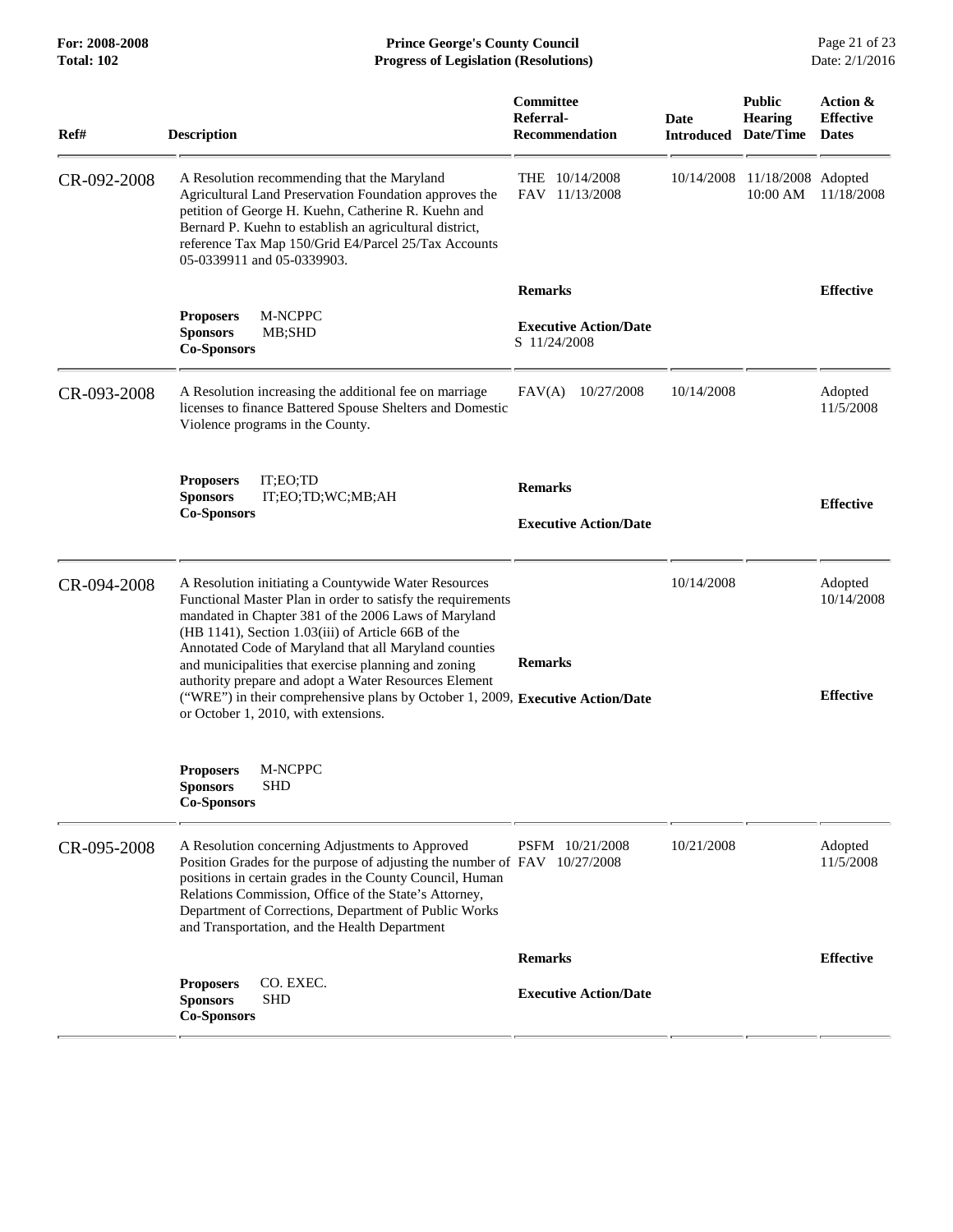#### **For: 2008-2008 Prince George's County Council** Page 22 of 23<br>**Progress of Legislation (Resolutions)** Date: 2/1/2016 **Total: 102 Progress of Legislation (Resolutions)**

| Ref#        | <b>Description</b>                                                                                                                                                                                                                                                                                                                                                                                                                                                | Committee<br><b>Referral-</b><br><b>Recommendation</b>         | Date<br>Introduced | <b>Public</b><br><b>Hearing</b><br>Date/Time | Action &<br><b>Effective</b><br><b>Dates</b> |
|-------------|-------------------------------------------------------------------------------------------------------------------------------------------------------------------------------------------------------------------------------------------------------------------------------------------------------------------------------------------------------------------------------------------------------------------------------------------------------------------|----------------------------------------------------------------|--------------------|----------------------------------------------|----------------------------------------------|
| CR-096-2008 | A Resolution initiating an amendment to the 1989/1990<br>Approved Master Plan for Langley Park-College<br>Park-Greenbelt and Vicinity, and Adopted Sectional Map<br>Amendment for Planning Areas 65, 66 and 67, 2001<br>Approved Sector Plan and Sectional Map Amendment for                                                                                                                                                                                      |                                                                | 10/28/2008         |                                              | Adopted<br>10/28/2008                        |
|             | the Greenbelt Metro Area, and the 2002 Approved College Remarks<br>Park US 1 Corridor Sector Plan and Sectional Map<br>Amendment (Portion of Planning Area 66), and approving Executive Action/Date<br>the Goals, Concepts, Guidelines, and Public Participation<br>Program in order to develop a comprehensive approach to<br>implement the recommendations of the 2002 General Plan<br>to ensure that future development is consistent with<br>County policies. |                                                                |                    |                                              | <b>Effective</b><br>10/28/2008               |
|             | <b>Proposers</b><br>M-NCPPC<br><b>Sponsors</b><br><b>Co-Sponsors</b>                                                                                                                                                                                                                                                                                                                                                                                              |                                                                |                    |                                              |                                              |
| CR-097-2008 | A Resolution amending the Prince George's County<br>"Annual Action Plan: FY 2009" to serve as the application<br>for funding under the Neighborhood Stabilization Program<br>to assist the County in the purchase and redevelopment of<br>abandoned and foreclosed homes                                                                                                                                                                                          | C.O.W. 10/28/2008                                              | 10/28/2008         | 11/18/2008 Adopted<br>10:00 AM               | 11/18/2008                                   |
|             | <b>Proposers</b><br>CO. EXEC.<br><b>Sponsors</b><br>SHD;TK<br><b>Co-Sponsors</b>                                                                                                                                                                                                                                                                                                                                                                                  | <b>Remarks</b><br><b>Executive Action/Date</b><br>S 11/24/2008 |                    |                                              | <b>Effective</b>                             |
| CR-098-2008 | A Resolution establishing spending control limits for the<br>Fiscal Year 2010 Water and Sewer Operating and Capital<br>Budgets of the Washington Suburban Sanitary<br>Commission (WSSC).                                                                                                                                                                                                                                                                          |                                                                | 11/5/2008          |                                              | Adopted<br>11/5/2008                         |
|             | <b>SHD</b><br><b>Proposers</b><br>SHD;CE;MB<br><b>Sponsors</b><br><b>Co-Sponsors</b>                                                                                                                                                                                                                                                                                                                                                                              | <b>Remarks</b><br><b>Executive Action/Date</b>                 |                    |                                              | <b>Effective</b>                             |
| CR-099-2008 | A Resolution concerning Freddie Mac and Fannie Mae in<br>the National Capital region for the purpose of expressing<br>the County Council's support for continued charitable<br>giving by Freddie Mac and Fannie Mae as part of the<br>Federal Housing Finance Agency.                                                                                                                                                                                             | <b>Remarks</b>                                                 | 11/5/2008          |                                              | Adopted<br>11/5/2008                         |
|             | <b>SHD</b><br><b>Proposers</b><br>SHD;AH;WC;IT;MB;TD<br><b>Sponsors</b><br><b>Co-Sponsors</b>                                                                                                                                                                                                                                                                                                                                                                     | <b>Executive Action/Date</b>                                   |                    |                                              | <b>Effective</b>                             |